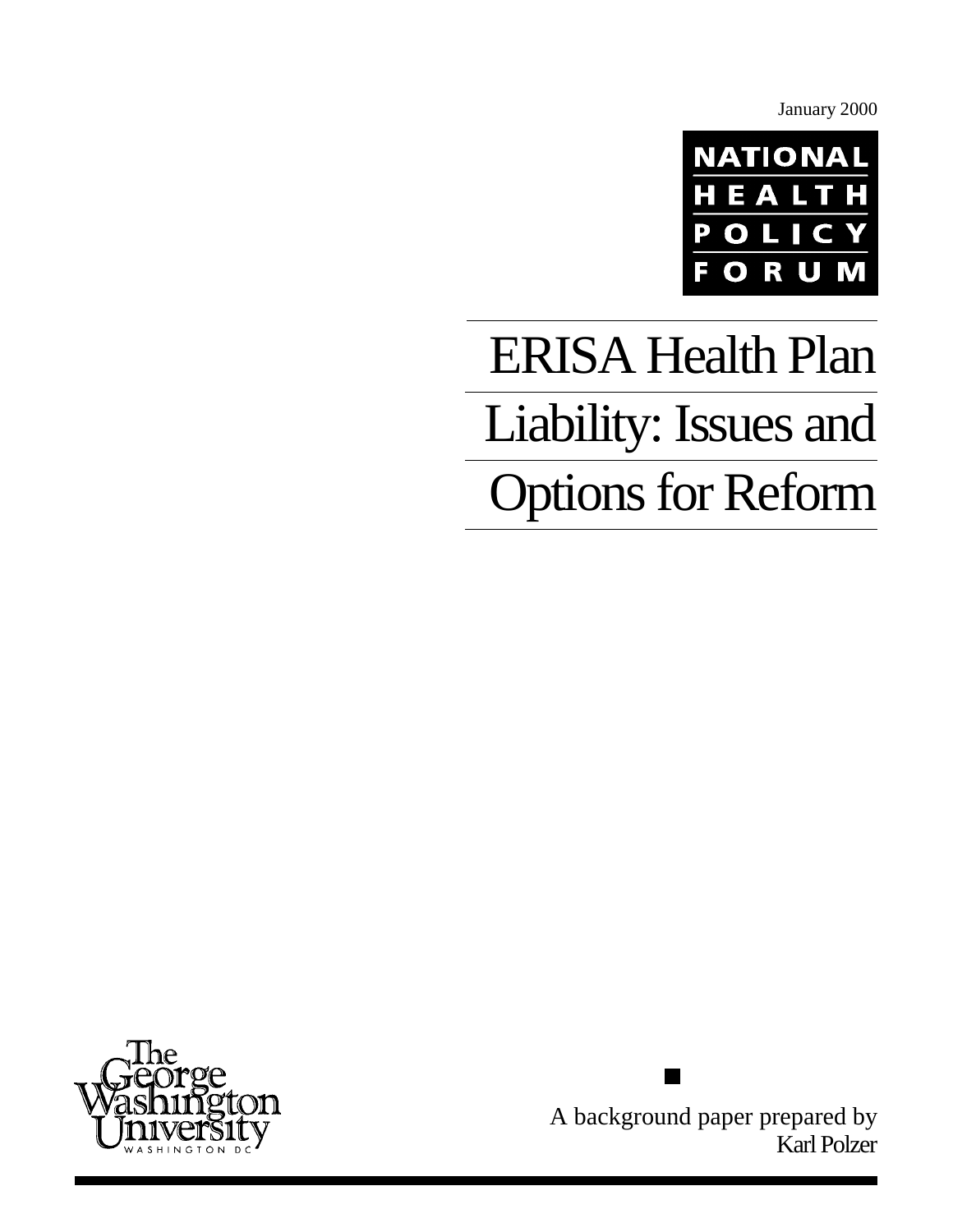*Preface—As the year 2000 begins, congressional conferrees face the task of resolving differences between "patient protection" bills passed by the House of Representatives and the Senate. In order to discuss the principal issues facing policymakers and options for reform, this paper begins by describing problems raised by the federal law governing private-sector employee health plans from a consumer perspective. It discusses approaches proposed by the federal regulators and the House and Senate to give consumers greater ability to challenge health plan decisions, focusing in particular on issues that arise should Congress decide to give health plan participants increased ability to sue for damages under state laws. Employee health plan liability then is explored from the perspectives of physicians, employers, and insurers with regard to activities such as negotiating the terms of contracts, improving the general quality of medical care, assigning liability for medical errors, and determining who has the power to decide which procedures and technologies are medically necessary. Finally, possible approaches to health plan liability—ranging from contract law to tort law notions of liability—are presented in the context of the bills passed by House and Senate in 1999.*

Perhaps no issue facing Congress today has been more divisive and difficult to resolve than reforming the legal remedies available to people in employment-based health plans who have been injured as a result of medical and administrative decisions made by plan sponsors, administrators, insurers, and medical providers. Created in the era of unfettered fee-for-service medicine, the current legal structure largely insulates group health plan sponsors as well as plan administrators and insurers under contract with them from legal liability for coverage decisions even as many have exerted greater influence over medical professionals in order to contain costs and promote efficient practices. Medical professionals complain that, while they have less control over how they practice medicine, they face exposure to malpractice suits at the same time that managed care organizations (MCOs) that sometimes influence them to stint on care are often legally insulated from liability. Plan sponsors and managed care firms argue that exposing them to increased liability will end up raising premiums, both directly by lining the pockets of trial lawyers and indirectly by hamstringing their ability to root out inefficient medical practices, thereby causing more employers stop offering health coverage and increasing the number of uninsured Americans. Consumer advocates argue that people in employer health plans who are arbitrarily denied coverage or medical treatments promised in their health plan documents have inadequate legal remedies to enforce those promises. Furthermore, they point out, managed care companies and group medical practices competing for business (and often facing the expectations of shareholders as more convert to for-profit status) have strong incentives to contain costs. Finally, many courts have declared that current law offers inadequate legal protection from the consequences of decisions made by health plans, even in cases where those decisions were erroneous, negligent, or malicious; yet, the courts say, there is little they can do because Congress has bound their hands.

#### **ERISA AND ITS EFFECTS**

At the heart of the federal debate over restructuring the legal liability for health care provided through private-sector employee plans is the law governing such plans: the Employee Retirement Income Security Act of 1974 (ERISA).<sup>1</sup> Enacted in response to highly publicized incidents of fraud and mismanagement in pension and employee benefit plans, ERISA created a detailed regulatory scheme to ensure that employees receive pension benefits promised to them by private-sector employers and unions. In order to facilitate the administration of pension and benefit plans and remove barriers that otherwise might deter sponsors from offering them, Congress preempted states from enforcing laws that relate to these plans. In contrast to its treatment of pensions, ERISA set down very few regulatory requirements regarding employee benefits such as health plans (although more have been added in recent years). Furthermore, in many instances where ERISA subjects health plans to substantive requirements, such as its civil enforcement provisions, they are arguably geared toward resolving disputes over pension benefits and do not always fit the needs of health plan participants. With its roots in trust law (as well as labor law), ERISA's claims appeal procedures and civil enforcement mechanisms are aimed at making sure that plan fiduciaries handle funds prudently over long time periods and deliver them to participants. Most of its remedies are targeted at safeguarding "plan" assets for the benefit of participants collectively as opposed to protecting the interests of individuals seeking to access services, such as medical care, covered by the plan. The framers of these rules did not anticipate that ERISA would end up becoming a major feature of health care law and would influence the shape of the health care delivery system.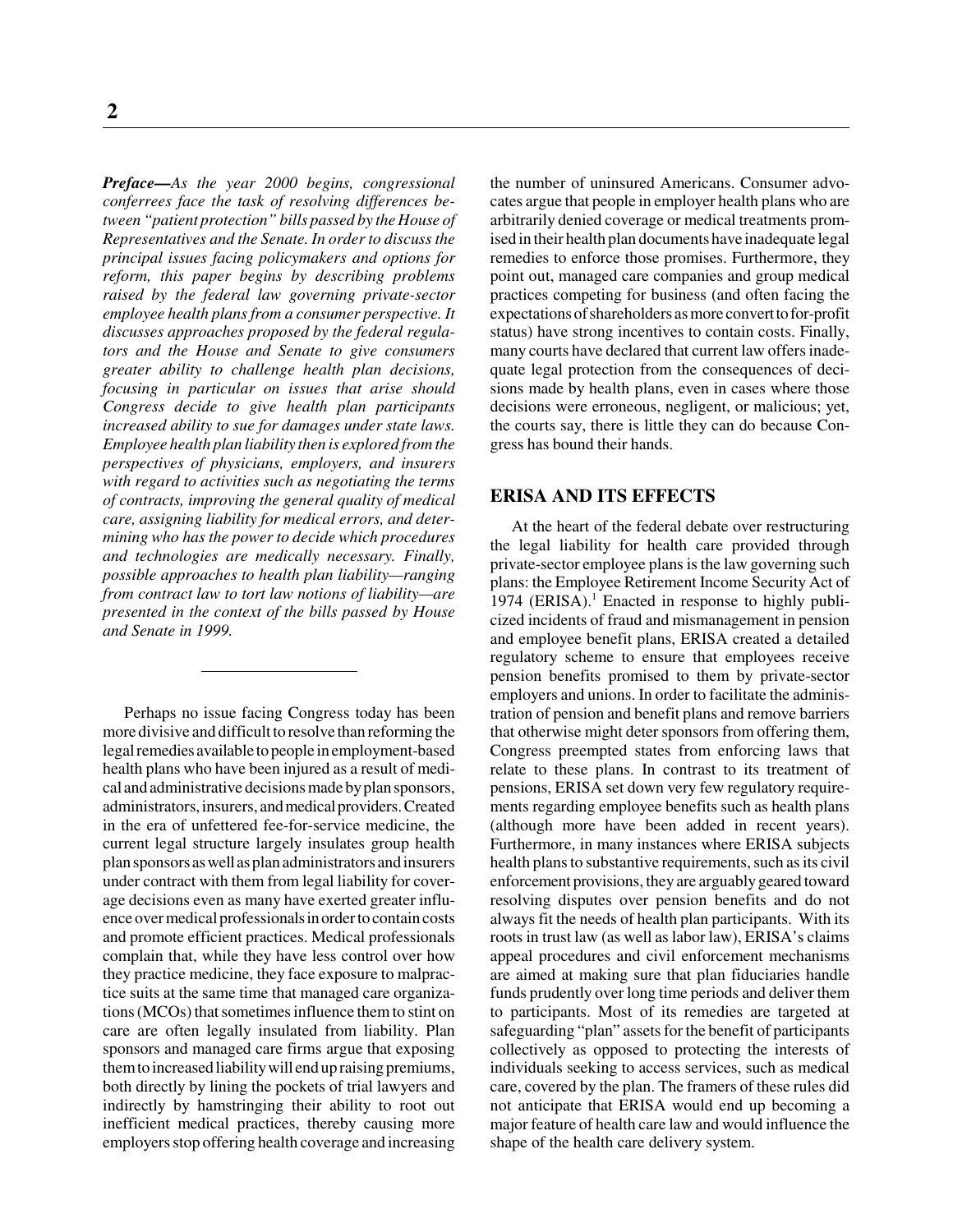The protections available to group health plan participants involved in disputes with health plans can be viewed as a continuum: first involving internal review, then external review, and finally judicial review. ERISA currently has no requirement for external, independent review of a plan denial of a benefit, including medical treatment denied under a utilization review program. A plan participant appealing a denial must go through an internal grievance process before being able to access the courts. The law states that every ERISA plan shall "afford a reasonable opportunity to any participant whose claim for benefits has been denied for a full and fair review by the appropriate named fiduciary of the decision denying the claim."2 Under regulations further defining ERISA's claim procedure, the plan official must make a decision on a claim within a reasonable period of time (but in no event later than 90 days) after receiving the claim for benefits.<sup>3</sup> An extension of up to 90 more days is available for "special circumstances." The plan may establish a reasonable time period of no less than 60 days in which a claimant may request an appeal. According to the regulations, an appeal decision is supposed to be made promptly—not later than 60 days after the plan's receipt of the request for review or, if an extension is required due to special circumstances, not later than 120 days after receipt of a request for review. Despite the maximum length of time allowed for a claim decision under the regulations, most employer plans process claims far more expeditiously, according to employer representatives. A denial must be in writing and must detail the reason the claim was denied, including references to the provision of the plan supporting the denial.

Once an ERISA plan's internal grievance and appeals process is exhausted, legal remedies available to consumers in court are narrow, compared to state law remedies. The law permits participants to seek recovery of benefits in a federal court but does not allow them to redress unreasonable delay, fraud, malice, emotional distress, or other harms.<sup>4</sup> Although they can recover the denied benefit, participants cannot recover actual out-of-pocket costs, such as additional medical expenses or lost wages incurred as a consequence of denied coverage. Perhaps most significant, given the proliferation of preauthorization and concurrent review of medical care as common features of health plans along with financial and other incentives for physicians to practice more efficiently, ERISA provides no remedy for injuries caused by denials of treatment or payment, other than eventual provision of the benefit promised in the plan documents.

The Department of Labor (DOL), which administers ERISA, recently has argued that Section  $502<sup>5</sup>$  of the act permits a plan participant or his or her estate to seek restitution of savings garnered by a health insurer as a consequence of wrongfully withholding medical treatments in breach of its fiduciary duties. The Ninth Circuit Court of Appeals, however, recently held that such restitution was not an appropriate equitable remedy under ERISA.<sup>6</sup> (ERISA plan participants and other parties also may sue plan administrators or other fiduciaries for breaches of fiduciary duty under Section 404; the ability to pursue such actions serves important functions, including setting future policy for a plan's administration, but assets recovered under such suits typically are remitted to the plan, not to individuals themselves. As with Section 502 actions, individuals pressing suits for fiduciary breach under ERISA cannot collect awards for damages.)

Federal courts of appeals are divided on the issue of whether ERISA preempts state lawsuits against MCOs challenging the quality of the medical care provided by their contracting physicians.<sup>7</sup> A growing number of federal courts hold that ERISA does not prohibit patients from suing an MCO for vicarious liability of physicians who are its agents. Thus, under the current state of the law, if a court concludes that a person was injured by a substandard medical decision, the plaintiff can sue the clinician who made the decision as well as the MCO, if it employs the clinician or exercises substantial control over the clinician's practice. But if the case is characterized as a coverage decision, ERISA confines plaintiffs to recovering benefits per se.

In *Corcoran v. United Healthcare*,<sup>8</sup> for example, the court characterized a plan's decision to deny hospital care to a woman with a problem pregnancy (and instead to supply several hours of daily home nursing care) to be a determination about covered plan benefits. When the fetus died, allegedly as a result of the mother's not being in a hospital setting, she could not recover damages for this loss. As a practical matter in today's market, it is often difficult to determine where coverage decisions end and medical acts and omissions begin or to what degree they might overlap. In any event, an argument can be made that in many instances a denial of coverage means that a person will not receive the medical services at issue, as many procedures are too expensive for an individual to pay out of pocket.

Many argue that the regulations governing ERISA's claims process, which were promulgated in 1977, are antiquated as far as health plans are concerned. When the regulation was developed, disputes over benefits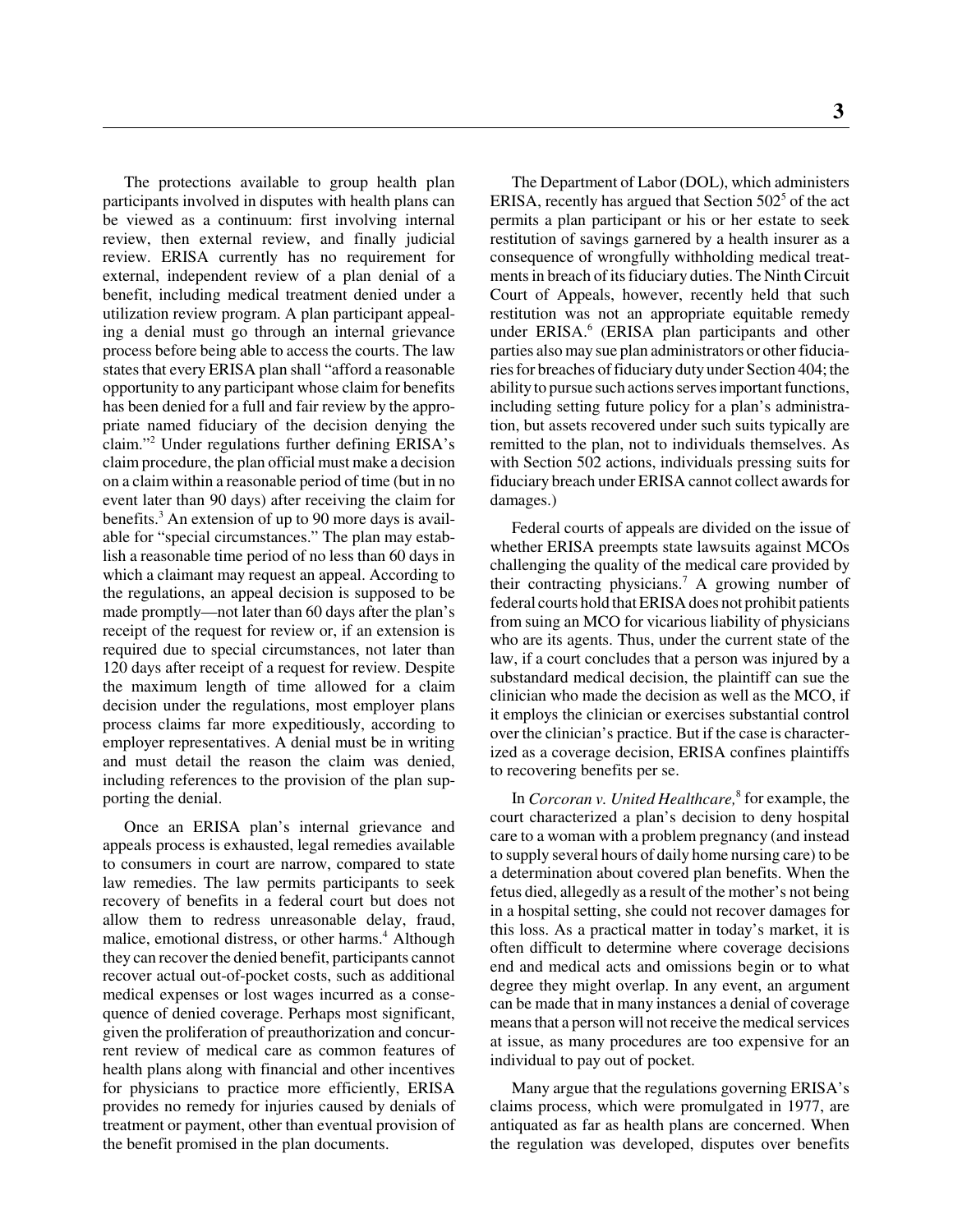almost always involved payment by the plan after services had been rendered. Managed care practices, such as preauthorization of medical services and capitation of physician services, were not widely used.<sup>9</sup> Today, many disputes involve denial of medical care itself. The length of the grievance process alone may create a barrier for participants needing immediate medical attention who are involved in disputes with plans over benefit denials. Many of the suits that go to court are brought by members of a deceased patient's family. A hypothetical "worst-case scenario" illustrates the problem from the participant's point of view: A patient needs an expensive surgery. An insurer undergoing solvency problems denies the request on the grounds of medical necessity in order to delay incurring a major expense. The patient dies by the time the case goes to court. The court rules that the patient was entitled to the surgery under the contract, but the patient is no longer alive. The family has no way to collect damages both to compensate for wrongful death and to deter company officials fromengaging in similar behavior in the future.

After the limitations of ERISA's claims procedures and remedies gained attention in the context of growing consumer discontent with managed care, the Clinton administration established the President's Advisory Commission on Consumer Protection and Quality in the Health Care Industry. The commission concluded that all consumers should have a "right" to a fair and efficient process to resolve disputes with health plans, providers, and institutions serving them, including a rigorous system of internal review and an independent system of external review.<sup>10</sup> The commission also recommended that both the internal and external appeals systems should resolve disputes in a timely manner, with expedited consideration for decisions involving emergency or urgent care consistent with time frames that the Medicare program requires of its risk contractors, and that external reviews be conducted by appropriately credentialed professionals who were not involved in the initial decision and have no conflict of interest. The commission declined to make recommendations on whether to expand ERISA plan participants' legal remedies but noted that the issue needed to be addressed.

Since the quality commission issued its recommendations two years ago, the administration and congressional Democrats, led by Sen. Edward M. Kennedy (D-Mass.) and Rep. John D. Dingell (D-Mich.), have vigorously advocated giving ERISA plan participants greater legal remedies as well as the rigorous type of internal and external review requirements recommended. President Clinton recently endorsed the compromise bill introduced by Dingell and Rep. Charlie Norwood (D-Ga.) that includes expanded remedies for participants and beneficiaries covered by ERISA plans. While amenable to increased internal and external review requirements, Republican leaders in both houses of Congress have opposed added court remedies. House Republicans, who hold a slim majority, were split on the liability issue, however. Norwood, a dentist, and Rep. Greg Ganske (D-Iowa), a surgeon, are among the strongest supporters of patients' rights legislation in the House, and they brought along enough of their Republican colleagues to ensure the expanded court remedies were included in the House bill over the objection of the leadership. The House Republican leadership, in turn, has excluded Norwood and Ganske from the conference committee that will attempt to reconcile differences with the Senate on the patient protection legislation.

#### **CONSUMER ISSUES**

From a consumer perspective the appeals procedures and court remedies available under ERISA present a series of intertwined problems, including the following:

- *Timeliness*—The time frames afforded by ERISA's internal review requirements and legal remedies can have damaging consequences, even if a consumer or his estate ultimately prevails in court in claiming a denied benefit.
- *Lack of independent administrative structure to assist consumers in resolving coverage disputes—As* noted above, ERISA contains no requirement for independent administrative review of health coverage disputes relating to any issue (for example, interpretation of contract language or disputes over medical necessity, access to specialists or medical facilities, or simply determination of whether promised benefits were arbitrarily or wrongfully denied).

If an independent review process were established, a key issue that arises is what qualifies as an appealable benefit denial. For example, if the process limited denials that could be appealed to an independent reviewer to matters pertaining to medical necessity, many denials that might result in harm could be unappealable, even in cases that actually involved medical necessity but were characterized as something else.<sup>11</sup> (The Senate bill would confine external review to medical necessity and experimental decisions, while under the House bill any decision that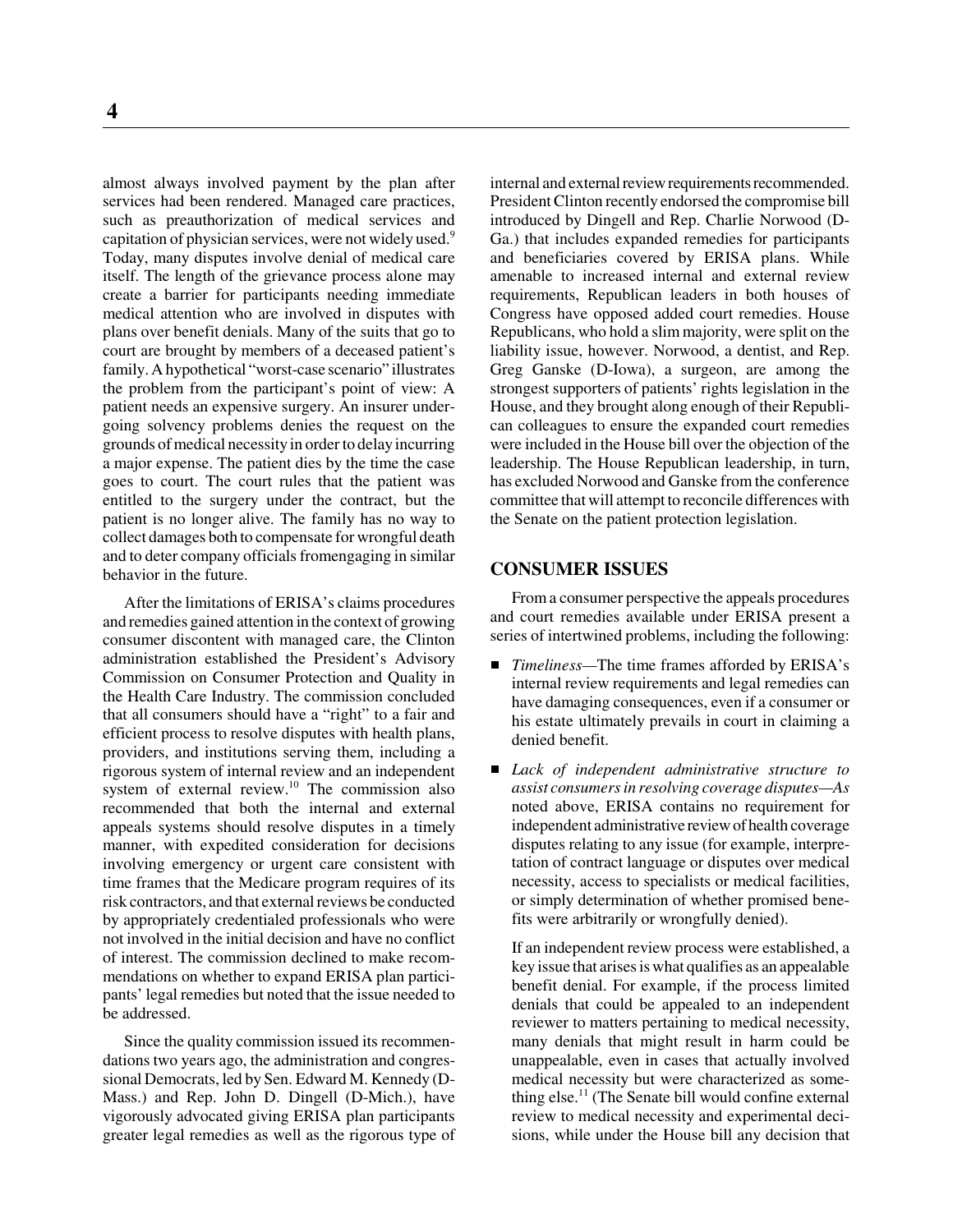involved a medical judgment could go to external review.) Therefore, the issue of who decides which benefit denials might qualify for appeal to an independent reviewer is critical. Some state regulators administering external review programs and the administrator of the review organization used by the Medicare risk program have pointed out that, for such a system to work, there needs to be a broad definition of appealable items. They and others also say that consumers need assistance in sorting out and framing legal and medical issues.

- *Lack of legal remedy to enforce plan promises and contracts made to uphold those promises—As* described above, under the current system, if the ERISA appeals process and ensuing court case eventually succeed in overturning the plan denial, but the patient's need for the disputed benefit no longer exists due to his or her death or medical deterioration, the participant has no legal remedy.
- *Procedural impediments*—In order to sue for equitable relief, an ERISA plan participant first must exhaust the internal appeal process. Plan participants, who may be ill during the appeals process, carry a heavy burden of proving that plan administrators have ruled improperly in making a benefit denial. When a participant sues for equitable relief in federal court, the court generally will not accept new medical evidence, but rather will rule whether the plan fiduciary's decision to deny a benefit was "arbitrary and capricious," given the information available at the time of the decision. Under this standard, a person seeking to overcome a denial of a treatment on the basis that is was not medically necessary could not introduce the testimony of the world's leading authorities in the relevant medical specialty if such evidence had not been introduced in the plan appeal procedure.

Because a court may or may not award attorneys' fees to prevailing plaintiffs in such cases and because damage awards are not available, lawyers are often reluctant to take them on, making it difficult for people to find representation. In addition, courts may not award attorneys' fees for time spent representing a participant in the claims process leading up to the legal proceeding.<sup>12</sup>

 *Lack of standards governing what is promised in ERISA health plans, including definition of what is medically necessary—*Most consumers are ignorant of the exclusionary language in health plan documents and the details in contracts with insurers and

providers controlling their access to benefits promised. Plans usually reserve the right to deny coverage of treatments that are not medically necessary or are experimental. Health plans currently define medical necessity in a wide variety of ways.

Some analysts have advanced the case that federal standards are needed to ensure that plan denials on the grounds of medical necessity must be justified on the basis of expert medical opinion and scientific findings, where such evidence is available.<sup>13</sup> Furthermore, they argue that standards of medical necessity in ERISA health plan documents should never be decided arbitrarily—that is, at the sole discretion of plan fiduciaries, as would be possible under some legislative proposals.<sup>14</sup>

# **PROPOSED CLAIMS REGULATIONS**

The Labor Department is in the process of revamping its claims procedure requirements but has yet to issue a final rule. On September 9, 1998, DOL issued proposed regulations that substantially revise the minimum procedural standards for handling the internal appeals process for benefit claims under ERISA-governed employee benefit plans. The proposed regulations create new maximum time frames for decision making; new disclosure requirements; new notice requirements; new standards of review on appeal; consequences for failing to establish and follow reasonable claims procedures; and other changes.<sup>15</sup> For urgent claims, plan administrators would have to make initial coverage decisions within 72 hours. Employers and insurers have expressed many concerns about the proposed regulations, including concerns about added costs, increased complexity, and difficulty of administration.

The proposed regulation uses the term "adverse benefit determination" instead of "denial of a claim." The broader concept is important for participants in group health plans because it encompasses not only refusals to pay for services but also terminations of or refusals or denials of treatment by a utilization review organization and refusals to precertify coverage under a plan. In addition, the proposed regulation treats as adverse benefit determinations plan decisions that a benefit is not medically necessary or appropriate, experimental, or investigational.

In a request for information before DOL issued the proposed changes, the department noted that the current regulation was drafted in response to concern about plan practices that existed prior to the passage of ERISA,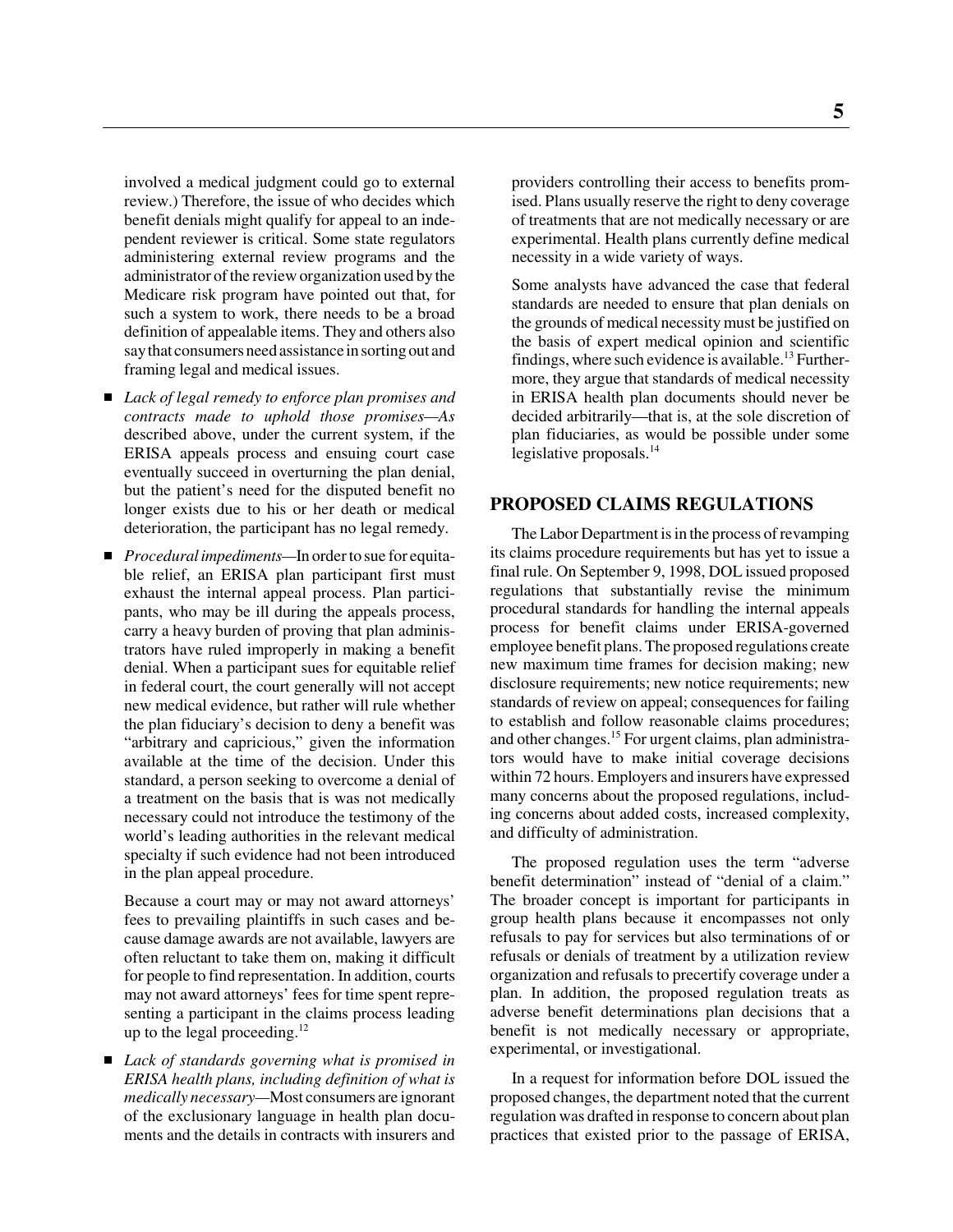**6**

particularly with respect to participants' lack of information about claims procedures generally. The current regulation makes no distinction between pension and health plans. The department also noted that many changes since have occurred in the health care marketplace, in health policy, and in business communications. In broaching its concern about "timely resolution of requests for medical treatment from group health plans," the Labor Department also pointed to Medicare's expedited review process as a possible model.<sup>16</sup> While considering changes to ERISA plans' internal grievance process requirements, DOL officials have publicly stated that they have no jurisdiction to require external review of plan decisions. Such a requirement would require an act of Congress.

Discussing the proposed claim procedure DOL was about to publish before the Senate Committee on Labor and Human Resources, Olena Berg, then assistant secretary of DOL's Pension and Welfare Benefits Administration (PWBA), testified in May 1998 that the department considered it within its regulatory authority to

- Make clear that a benefit denial includes adverse determinations under a utilization review program; denials of access to (or reimbursement for) medical services; denials of access to (or reimbursement for) specialists; and any decision that a service, treatment, drug, or other benefit is not medically necessary.
- Require that benefit claims and appeals involving urgent care be processed with a time frame appropriate to the medical emergency, but no more than 72 hours.
- Require, with respect to non-urgent claims, that the plan either decide the claim or notify the claimant that the claim is incomplete within 15 days of receiving the claim (claimants then would have at least 45 days to provide any information to complete the claim and, once complete, the claim would have to be decided within 15 days).
- Require that, if a non-urgent claim is denied, the claimant be afforded at least 180 days to appeal and that a decision on the appealed claim be made within 30 days of receipt of the appeal by the plan.
- Require consultation with qualified medical professionals in deciding appeals involving medical judgments.
- Require that appealed claims be reviewed de novo (that is, review may not be limited to information and documents considered in the initial claims

denial) and be decided by a party other than the party who made the original claim determination.

However, according to Berg and other administration officials, bolstering ERISA's internal claims procedure is not enough to adequately protect consumers. DOL Associate Solicitor for Plan Benefits Security Marc I. Machiz has testified that, while the department can promulgate a more protective claim processing regulation, it cannot assure compliance with that regulation if no cost is imposed on plans for failing to comply. According to Machiz:

Under current law, a plan fiduciary who fails to assure compliance with the time limits or notice provisions of our current regulation, or any future regulation, is not accountable for that failure. At best, an aggrieved participant may treat the claim as denied and proceed to court, still without the benefit of a clear explanation of his denial or access to pertinent documents that might help him evaluate or prove his claim. Perhaps after wasting critically important weeks attempting to avail himself of the plan's claims procedures, he may find himself in court with his health already injured and his need for treatment mooted by the progress of his illness, or even death. If the plan's delay in providing a decision, or recalcitrance in providing critical information causes injury, the participant has no recourse, and the responsible fiduciary suffers no consequences.17

Because of financial incentives to delay providing costly medical treatment and the limited ability of revamping the internal grievance process to strengthen consumer protection, the Labor Department has advocated that Congress increase the legal remedies available to ERISA plan participants injured by denials of medical care. In addition, the department has urged Congress to enact legislation providing independent, external review of plan decisions.

# **Limits of DOL Consumer Assistance under Current Law**

Under its authority to protect private-sector employee welfare plans, DOL can investigate complaints regarding employer or union health plan conduct and file suit to impose fines or an injunction. ERISA, however, does not explicitly empower DOL to pursue court cases or administrative remedies on behalf of individuals disputing health plan benefit denials. $18$  In the past, DOL's PWBA (which administers compliance with ERISA) kept coverage disputes between health plan participants and plan fiduciaries at an arm's length for two stated reasons. According to PWBA officials, ERISA does not authorize the department to sue on behalf of an individual in such cases involving coverage disputes unless a benefit denial affects the plan's entire membership.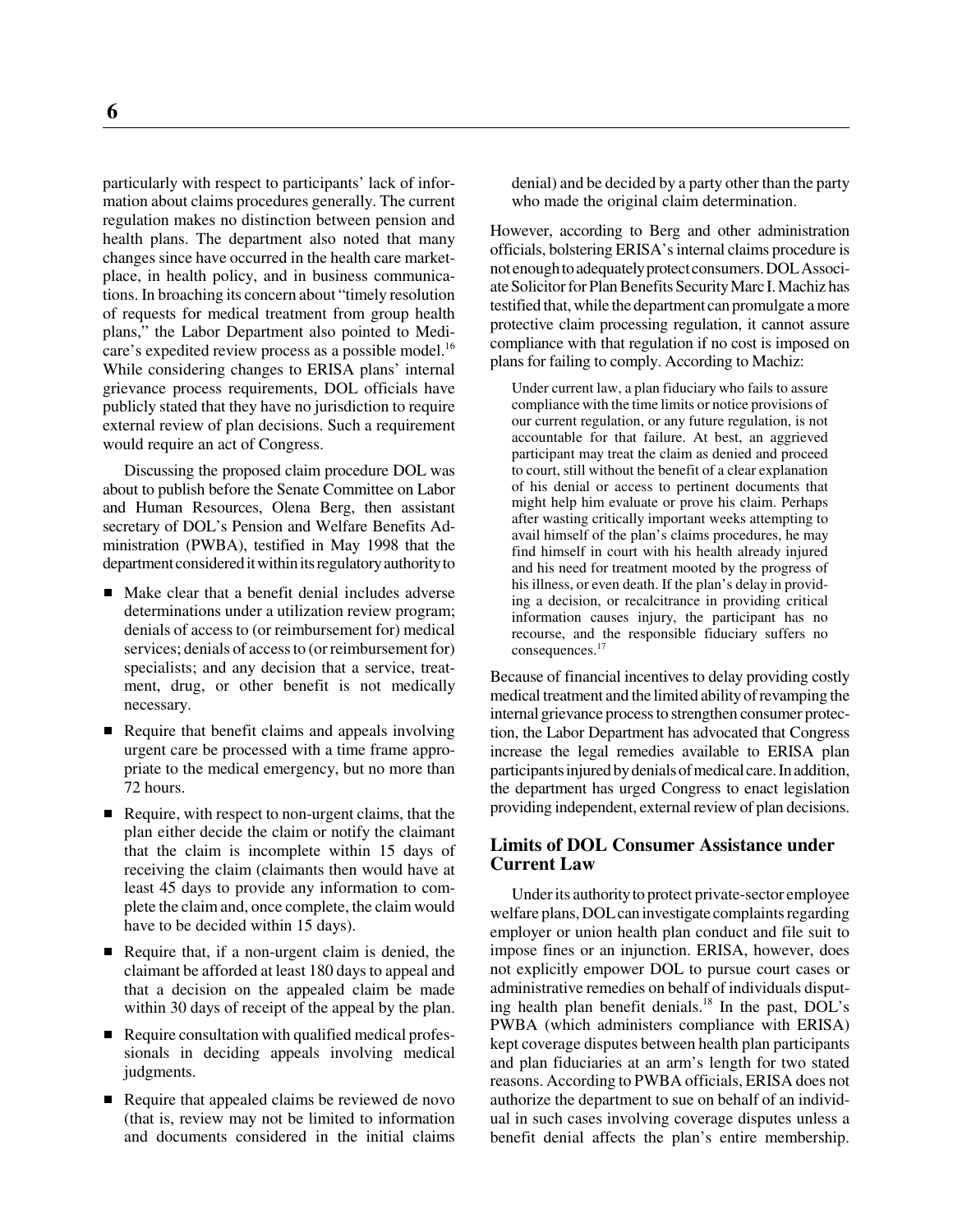Furthermore, PWBA officials said that they lacked the manpower to investigate individual complaints. During the past four years, PWBA has added considerable staff to respond to benefit inquiries of all kinds. PWBA benefit advisors now regularly review individual disputes over health coverage and try to resolve them.<sup>19</sup> If talking with the plan sponsors does not resolve a coverage dispute or other issue, DOL may advise participants of their legal options or refer them to legal aid organizations or other sources of legal assistance, where available. As before, the department will not to go to court on behalf of an individual in a benefit dispute that does not involve some overarching legal issue or impact the larger plan membership.

As interpreted by the courts, two of ERISA's provisions serve to define and limit the legal options of plan participants to sue health plans for denials of medical coverage and treatments. These are Section 502, which sets out ERISA's civil enforcement scheme, and Section 514, which preempts states from enforcing laws relating to ERISA plans (but allows states to continue regulating the business of insurance). In the Pilot Life $^{20}$  case, the U.S. Supreme Court held that ERISA preempted state common law damages claims against the insurer of an ERISA disability plan for two reasons. First, the Court ruled that the common law claims were not saved from preemption under ERISA's Section 514 as part of a state's effort to regulate insurance. Second, and perhaps more important, the Court said that state law remedies were preempted on grounds that Congress intended ERISA's civil enforcement scheme to be ERISA plan participants' exclusive means of remedying benefit denials.<sup>21</sup> As described earlier, Section 502 offers individuals in private-sector health plans what is basically a "right to sue" to compel plan administrators to render denied benefits promised in plan documents, but ERISA contains no provision to authorize courts to award damage to compensate individuals for lost wages, additional health care costs, or pain and suffering, nor does it contain provisions allowing punitive damages to be awarded.

As noted above, ERISA health plan participants that go to court face a variety of procedural and legal obstacles in suing to gain denied benefits. Under ERISA's fiduciary standards, for example, plan fiduciaries are responsible for the collective interests of plan participants. Plan fiduciaries must act prudently and according to plan documents. Although failure to pay a valid claim or authorize promised medical treatment may constitute a breach of fiduciary duty, courts ordinarily uphold the fiduciary's decision unless

participants can prove the decision was "arbitrary and capricious."22 Where a plan administrator has discretionary authority to determine eligibility for benefits or interpret plan terms, courts will overturn the administrator's decision only if is arbitrary, capricious, or an abuse of discretion.23 In such cases, when the issue involves whether a denied medical treatment is medically necessary, courts will generally not consider new evidence about the medical efficacy of the treatment, but rather will rule on whether a fiduciary made a prudent decision, given the information before it at the time it made that decision. Therefore, in order to pursue such cases in the courts effectively, participants must be sure that medical evidence in support of approving the requested medical treatment be presented during the internal appeal process. However, failing to realize that they may have to establish their case sufficiently during the internal appeals process to prevail later in court, people may not be represented by an attorney at this stage of the dispute. Most people, of course, do not understand the minutiae of ERISA's appeals process and case law. Arbitrary and capricious behavior on the part of ERISA fiduciaries may include (*a*) using undisclosed medical criteria that are more restrictive than those used by other insurers, (*b*) basing a denial on an ambiguous provision in a benefit document, or (*c*) failing to comply with ERISA's internal appeals requirements if that failure prevents a participant from requesting a reconsideration of an adverse benefit determination.24

## **HOUSE AND SENATE BILLS**

Both the House and Senate passed patient protection bills during 1999; a conference committee of members of both chambers has yet to reconcile the differences between them. In many ways, the bills take differing approaches toward regulating managed care practices, providing opportunities for appealing plan decisions, and limiting or expanding plan participants' court remedies in terms of both substance and the extent to which state law may be applied. Both the House and Senate bills would introduce a series of new federal patient protections, including bans on "gag clauses"; requirements for access to emergency services and to obstetric, gynecological, pediatric, and specialist care; and rules regarding continuity of coverage, point-ofservice options, prescription drug formularies, and clinical trials. The House bill would apply these provisions to all ERISA health plans (both insured and selfinsured plans) $^{25}$  as well as state and local government plans. The Senate bill would apply these types of provisions only to ERISA plans that were not fully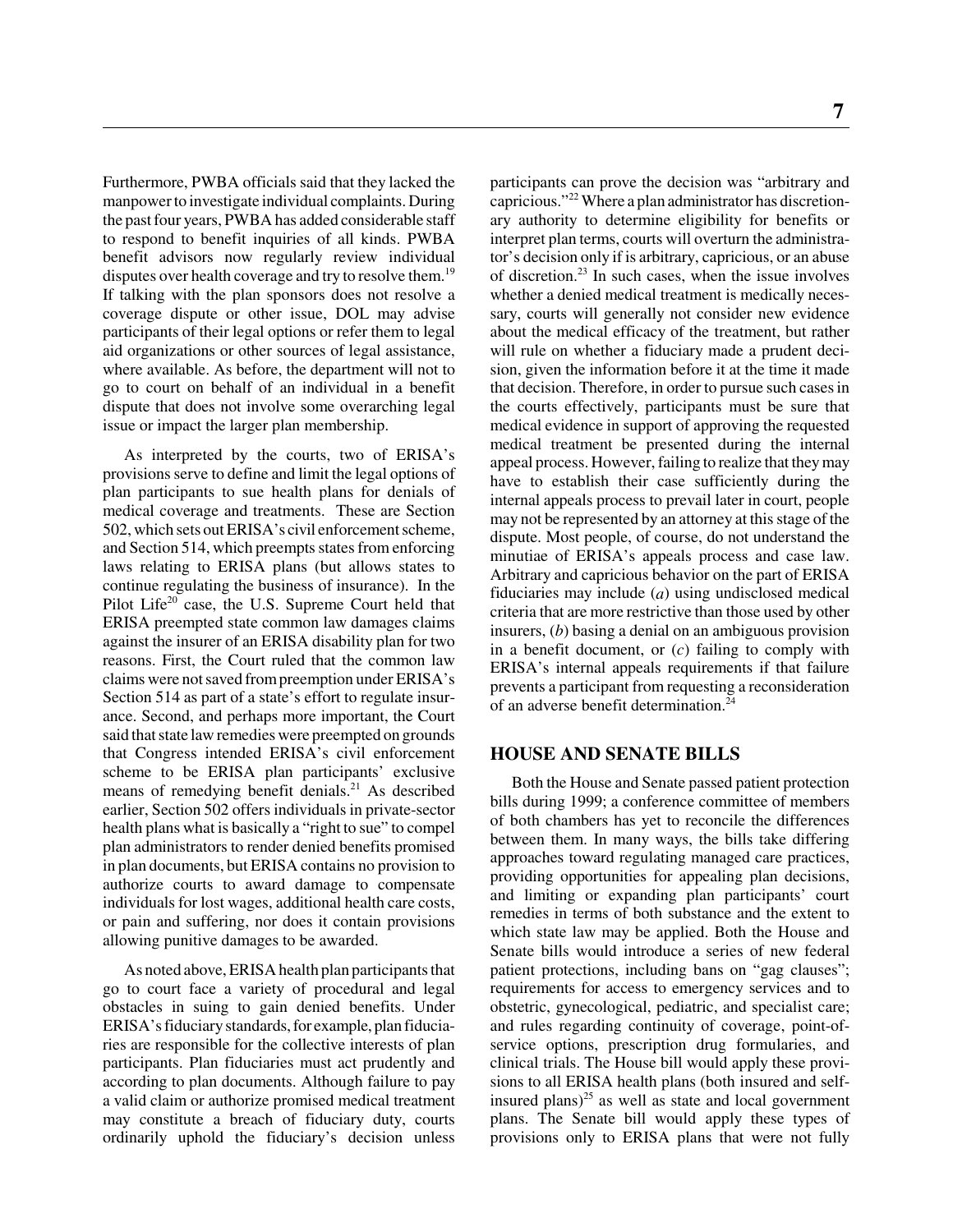insured and leave it up to the states to set these types of standards for fully insured ERISA health plans.<sup>26</sup> Both bills would apply new disclosure rules to both selfinsured and fully insured ERISA plans. The Senate bill would require both self-insured and insured plans (including state and local government plans) to provide inpatient coverage for certain breast cancer treatments (if they provide medical/surgical benefits) and not to discriminate based on genetic information.<sup>27</sup>

Both the House and Senate bills would apply new claims and external review procedures to both insured and self-insured ERISA health plans (the House bill would also apply to non-ERISA plans). Both bills would apply civil penalties for failures to follow the external review procedures; decisions rendered under these procedures would be binding on plans. While the Senate bill would not expand liability, the House bill would amend ERISA's preemption clause to allow plan participants, beneficiaries, or their estates to sue under state law to recover damages "resulting from personal injury or for wrongful death" against any person in connection with the provision of insurance, administrative services, or medical services by or for the group health plan. In order to bring a state lawsuit, the plaintiff would have to suffer personal injury and have to complete the internal and external appeals unless the injury (or death) had already occurred. Under the House bill, punitive damages would not be available in instances where the plan complied with the external review procedures and rulings, except in wrongful death cases where punitive damages were all that were available under state law. Group health plans, employers, or other plan sponsors would be liable under a state cause of action only to the extent that they exercised discretionary authority on a claim for benefits covered under the plan (and that action resulted in personal injury or wrongful death). Lawsuits could not be undertaken for injuries resulting from decisions to include or exclude a particular benefit from the plan or to provide extracontractual benefits. (The latter exception might present a problem of equal treatment under a plan if it provided an incentive for plan sponsors to draft plan documents to exclude certain benefits or treatments and then informally approve them for some employees but not others.)

By imposing external review processes, both the House and Senate bills attempt to reduce the risk of medical injury that people in group health plans might face due to administrative or medical decisions by plan administrators and insurers currently shielded from legal liability. The House bill, however, provides plan

administrators and insurers with an added incentive to adhere to review procedures by amplifying their legal liability if they fail to do so. Depending on what court remedies are available in a particular state, the House bill also may provide consumers with a mechanism for winning compensatory damages (such as lost wages or payment of additional medical bills) in cases where they can prove that they were injured by actions or decisions taken by plan administrators, insurers, and medical professionals. Viewed one way, creating a mechanism for compensating patients for damages may be necessary if plan sponsors or their agents attempt to change the practice of medicine and join physicians in making medical decisions. However, viewed another way, imposing too much liability on plan sponsors may simply drive many out of the business of purchasing health coverage with an eye toward improving the quality of care. Indeed, many employers have said they will terminate their health plans if they face increased liability, and some are exploring the possibility of scaling back their involvement to giving employees a "contribution" toward health insurance that would be purchased by each individual.<sup>28</sup>

By stripping back ERISA's preemption provision to allow certain state causes of action, eventual passage of the House version would represent a departure from existing policy by Congress in giving state courts and legislatures a new role in indirectly enforcing access to benefits in ERISA plans, both insured and self-insured. As noted above, the courts have ruled that ERISA's civil enforcement scheme totally preempts state law with regard to resolving disputes over benefits. In its original design, ERISA preempts states from enforcing laws that relate to private-sector employee benefit plans while allowing states to regulate insurers contracting with the plans.29 Responding in part to the dual regulatory field that ERISA's original preemption structure created, Congress changed its approach to preemption somewhat in enacting the Health Insurance Portability and Accountability Act of 1996 (HIPAA). Under the regulatory structure created in HIPAA, Congress sets federal minimum standards through ERISA, the tax code, and the Public Health Service Act upon which states may build if their laws are consistent with the federal statute. Leaving a major facet of enforcement of plan behavior up to state discretion is a new development and runs against ERISA's principle of establishing a federal standard or at least a minimum federal standard for participants in federally defined (and tax-advantaged) employee benefit plans. In a practical sense, this means that different employees in the same ERISA plan operating in more than one state may have different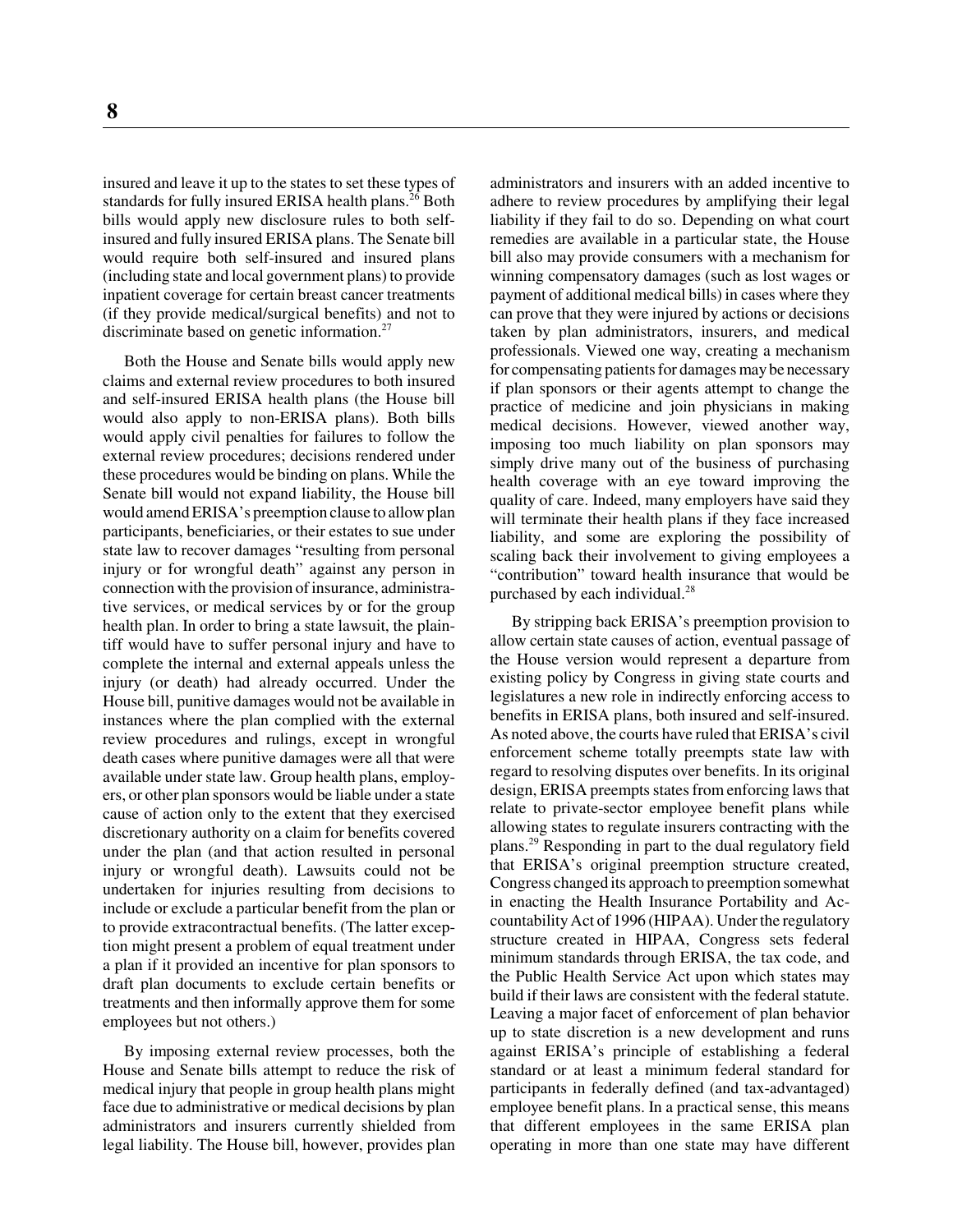court remedies, given the same actions taken by plan fiduciaries such as administrators or insurers. It also means that more of such cases will end up in state courts as opposed to federal courts. An alternative approach (assuming one accepts the threshold argument that increased court remedies are needed) would be to create a federal cause of action for damages that would be available to members of group health plans, either allowing certain state causes of action as supplements or continuing to preempt them.

How much latitude the states might have to regulate claims processing or impose external review requirements for insurers and MCOs contracting with ERISA plans is also a key issue for congressional conferees. Virtually all state insurance departments have wellestablished mechanisms for overseeing the handling of health insurance claims. Thirty states and the District of Columbia have established external review requirements.30 Most of these laws were enacted during the past few years in response to consumer concerns over managed care practices. There is great variation among state external review requirements, including differences in who must perform the reviews, whether decisions are binding, what is eligible for review, and who has access to information (as well as whether reviewable issues must exceed a cost threshold and whether filing fees are required). As noted below, whether ERISA preempts such laws has been challenged in the courts.

Both the House and the Senate bills would authorize new civil penalties. Under the Senate bill, DOL could assess a civil penalty of up to \$10,000 for failure or refusal to comply with external review time lines or the external review determination.<sup>31</sup> Under the House version, a person who caused the plan or insurance issuer to refuse to comply with an external review decision may be liable to the participant for civil penalties of up to \$1,000 a day until the benefit is provided. The appropriate federal agency could also assess civil penalties for repeated refusals to authorize benefits required by the external review entity or to comply with external review requirements (in the amount of the lesser of 25 percent of the value of the benefits not provided or \$500,000) and remove the responsible person from his or her position. Under the House bill, participants and beneficiaries could not bring lawsuits under ERISA to enforce some new regulatory requirements, such as choice of coverage options and other rules relating to the relationship between physicians and patients, but DOL could still take enforcement actions. Participants could bring suits under ERISA to enforce other new rights, such as access to

specialty and emergency care, although relief would be limited to the value of benefits denied plus attorneys fees.

It is perhaps worth noting that the House bill does not open up state court remedies to non-ERISA employee health plan participants that do not already have them; such people include federal employees, dependents, and annuitants (among them, members of Congress and federal regulators enforcing ERISA) covered in the Federal Employees Health Benefits (FEHB) program. The court remedies available under current law to people covered under FEHB are quite similar to those under ERISA. Although FEHB has many characteristics that arguably lessen the degree of risk faced by plan participants from injuries caused by plan administrators (for example, more choice of plans, a solid financing base in the tax system, a great deal of public visibility, and politically powerful plan members), an argument also can be made that establishing similar remedies for FEHB as for private-sector plans could provide federal policymakers with valuable experience and information about the cost and efficacy of new external review requirements and legal remedies. (Doing this could also give federal policymakers increased sensitivity to issues that might arise and need later adjustment as all parties involved began adapting to the new system.)

# **OTHER OBSTACLES TO SUING HEALTH PLANS**

If ERISA preemption were stripped back to allow certain types of lawsuits to proceed against plan administrators, insurers, and MCOs, several obstacles still might prevent patients from pursuing such court actions. Among these barriers (this is by no means an exhaustive list) are the common law of independent contractors, corporate practice of medicine laws, and state reforms to malpractice laws.

#### **Independent Contractor Law**

As noted earlier, in some federal courts plaintiffs have been able to pursue claims of vicarious liability against MCOs under contract with ERISA plans, in essence suing the MCO on the grounds that it is indirectly responsible for the medical malpractice of its physicians. But breaching the ERISA preemption barrier is just step one for such lawsuits to succeed. Virtually all courts have held that MCOs (and hospitals) are not responsible for the actions of independent contractors.<sup>32</sup> Most MCOs contract with physicians instead of employing them (and physicians usually contract with many MCOs simultaneously). The most likely targets among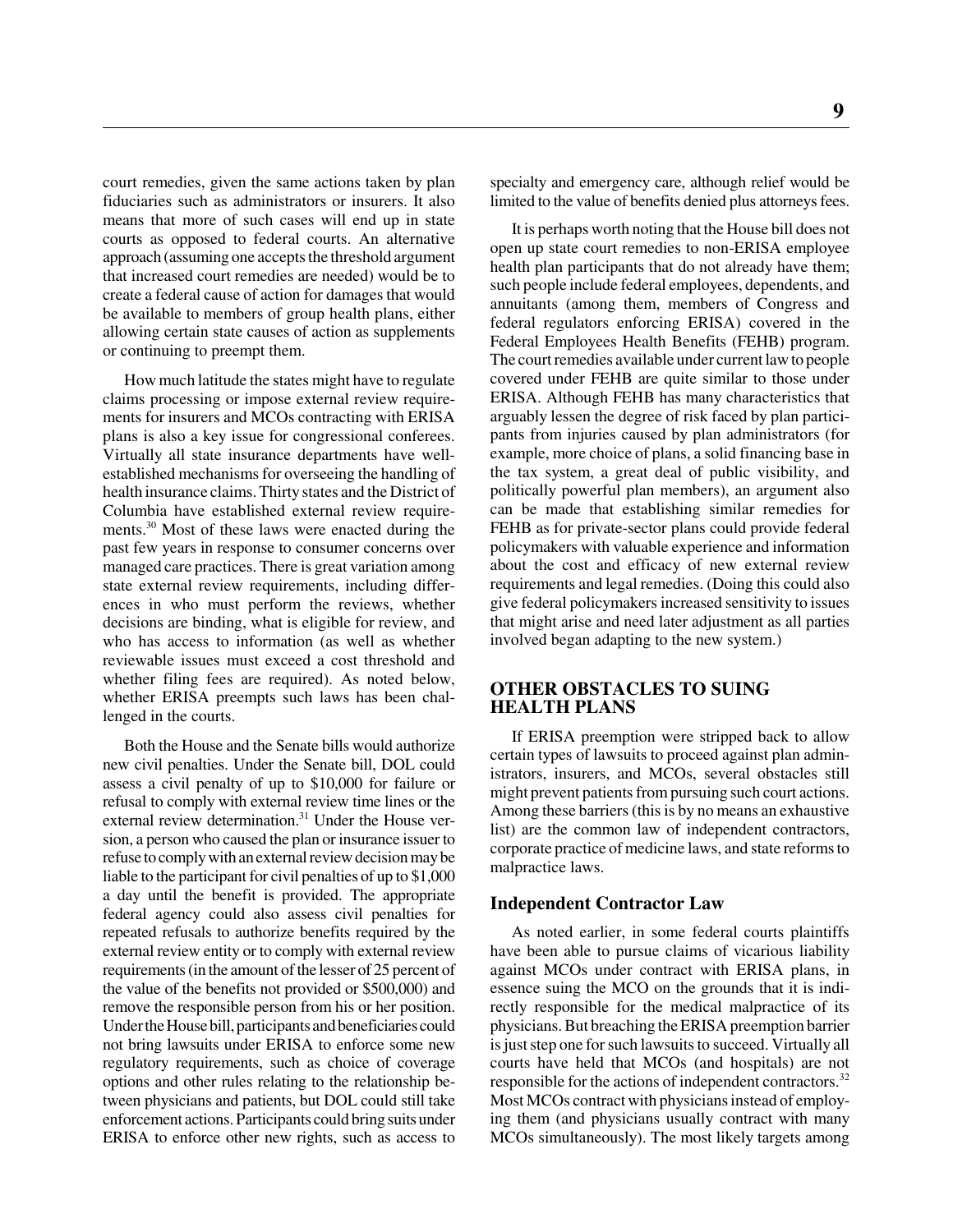MCOs for vicarious medical malpractice lawsuits would be staff-model HMOs, but these are rare. When an HMO contracts with physician associations, the HMO may be held liable for negligent medical care if the patient perceives that the HMO is providing the medical care under the "ostensible agency" theory of law.<sup>33</sup> It is easier for such an argument to prevail if a court determines that an HMO represented the contracting physician to be its employee, if the patient looked to the HMO rather than the physician to act as its health care provider, and if the patient had no choice in selecting a treating physician.

#### **Corporate Practice of Medicine Laws**

While general common law theories provide state court remedies for MCO actions that injure consumers, in many states the "corporate practice of medicine" defense may bar such lawsuits. $3<sup>4</sup>$  Physicians have long resisted control of medical decision making by persons and organizations outside their profession for reasons including the protection of their economic interests and professional autonomy as well as concern for the quality of care for patients. From 1912 to 1979 (when federal antitrust regulators forced a change in policy), the American Medical Association's (AMA's) ethical standards declared that it was unprofessional for physicians to work for a corporation. In response to such concerns many states passed laws prohibiting corporate control of the practice of medicine in a variety of ways. Corporate practice of medicine is banned in about half of the states, based on statutes, court opinions, and state attorney general interpretations of physician licensure laws (and physicians, insurers, and other parties go through complex legal maneuvering to circumvent those proscriptions). Although it is not clear whether the corporate practice of medicine doctrine would bar medical malpractice suits against MCOs in all states where the doctrine remains viable, it had been held to bar negligence cases in some states, including Missouri and Texas, which are among the handful whose legislatures have recently enacted laws specifically allowing such lawsuits to proceed.

Drawing a distinction made by many other federal courts between decisions over coverage (which involve interpreting an ERISA plan's terms) and medical care, a federal district court upheld part of the Texas MCO liability statute, which created a right to sue for both health plan "health care treatment decisions" and coverage denials or delays. The Texas court held that ERISA would not preempt cases under the state law alleging a health plan's direct involvement in medical treatment, but noted that ERISA would still preempt cases brought under the law regarding coverage decisions. The Texas court also held that an external review program that is an integral part of the Texas liability law was preempted by ERISA. The case is on appeal to the Fifth Circuit Court of Appeals. (Republican presidential candidate George W. Bush has said that he could support a federal law allowing patients to sue MCOs if it resembled the liability law that was enacted during his term as governor of Texas. $35$ )

Notwithstanding the above-mentioned state-level barriers, in the absence of ERISA preemption, health insurers and MCOs would probably be sued far more often for both improper coverage decisions and medical malpractice. For example, a California jury awarded \$89 million in damages (\$77 million of which was for punitive damages) to the estate of Nelene Fox based on claims of breach of contract, breach of the covenant of good faith and fair dealing, and intentional infliction of emotional distress. The case was later settled for \$5 million before appellate review. This lawsuit (*Fox v. HealthNet*<sup>36</sup>) succeeded in part because it involved a government-sponsored health plan not subject to  $ERISA<sup>37</sup>$  (or other federal laws governing federally sponsored health programs that limit state-based remedies). If Fox had been covered by a private-sector plan subject to ERISA, it is extremely unlikely that there would have been any recovery. In this case, Fox underwent two radical mastectomies and conventional chemotherapy after being diagnosed with breast cancer. After the cancer metastacized to her bone marrow, she sought treatment involving a bone marrow transplant for which HealthNet denied coverage, based on its determination that the procedure was "investigational" and therefore not covered.

# **PHYSICIAN DISCONTENT WITH MANAGED CARE**

#### **Market Transformation**

In recent years, health coverage arrangements and the medical delivery system have become increasingly complex, increasing possibilities for confusion and distrust on the part of consumers and physicians. Corporate health plan sponsors and insurers have struggled to slow the growth of health care costs, experimenting with new benefit packages and ways of contracting with physicians and other health care providers. Many physicians, in turn, have developed, joined, or affiliated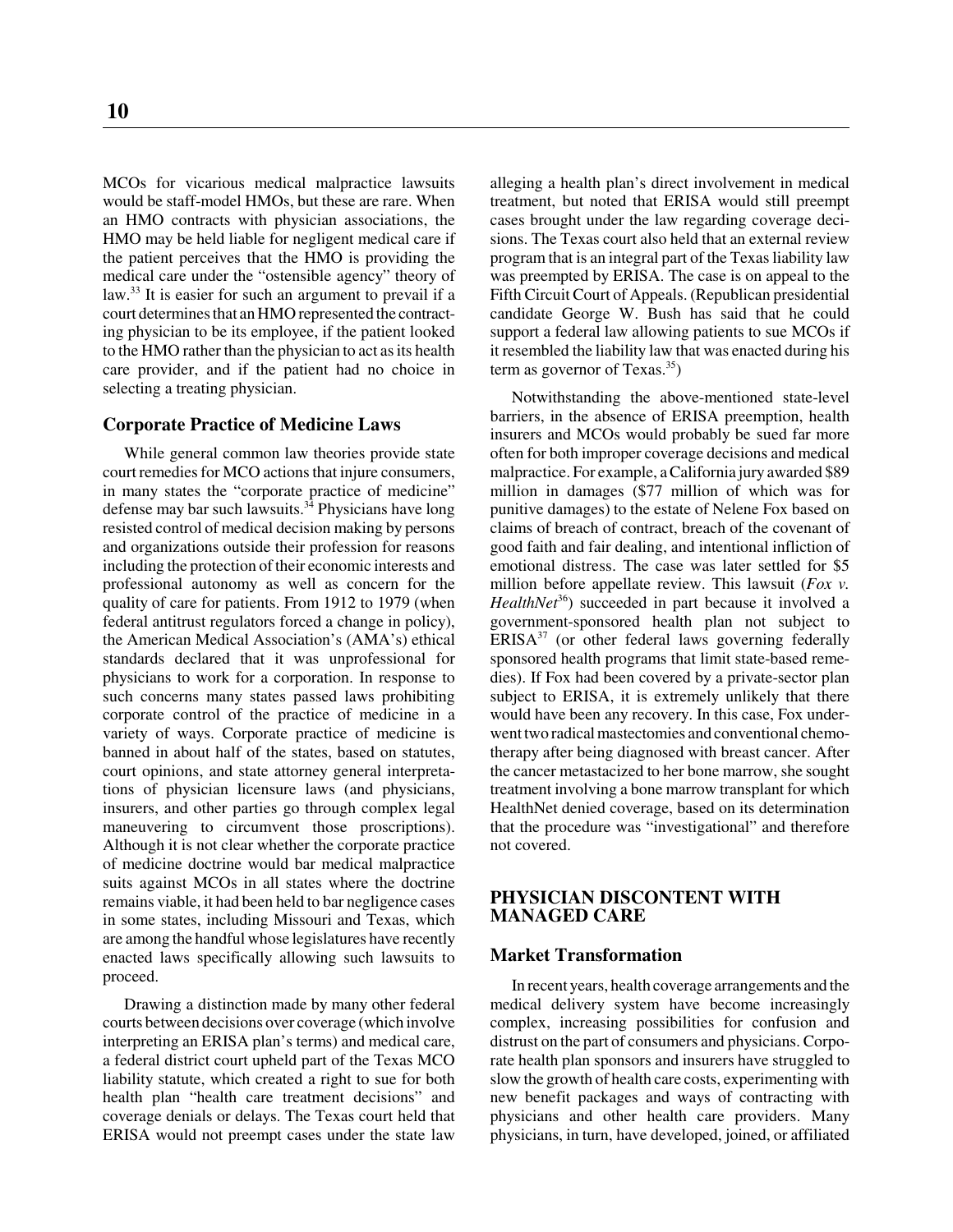with new types of organizations. Increasingly fewer work in solo practice but many still do. By 1995, 94,000 physicians worked in groups with between three and 15 physicians and 117,000 practiced in larger organizations, while two-thirds of the nation's 613,000 physicians worked on their own or in two-physician partnerships.38

In a new book describing the growth of physician group practices and other forms of medical delivery systems along with contractual and administrative innovations (which he generally refers to as "virtual integration"), economist James C. Robinson evaluates the benefits of this ongoing organizational transformation and notes that it has created a great deal of confusion not only for insurers and providers but also for consumers, purchasers, regulators, and legislators. According to Robinson:

Virtual integration in health care encompasses this everchanging multiplicity of relationships between insurers and providers, including fee-for-service contracts with individual providers, capitated contracts with provider organizations, and every possible contractual hybrid. There exists no one best relationship between insurers and physicians, no ideal payment methodology, no final allocation of responsibility for utilization and quality. Purchasers and consumers differ in the networks and products they want to buy while physicians and physician organizations differ in the risks and responsibilities they want to assume.<sup>39</sup>

The complexity and dynamism of the new relationships and ways of doing business in the health care marketplace increase the difficulty that policymakers face in sorting out who should be legally responsible for doing what, what should be regulated by government, and what government should leave alone.

#### **Physicians: Key Players**

In the course of media coverage of the "managed care backlash" and policy debates over giving patients greater access to external review procedures and the courts, the focal point is often the consumer or the patient. But in terms of the political muscle actually applied to state and federal legislators and regulators, consumers and patients are typically far less strongly represented than the lobbies representing parties such as insurers, employers, trial lawyers, and medical providers, all of whom have more concentrated economic interests in health care transactions. In many ways, the fight over liability is a subset of a much larger battle over how to contain medical cost inflation and, toward that end and others, how to reconfigure the structure of the health financing and delivery system. As employers, MCOs, and other organizations have attempted to exert more control over the practice of medicine (in part to gain control of utilization of resources) and driven tougher bargains over the price of services, physicians have expressed increasing discontent and have played a pivotal role in shaping the patient protection packages in Congress and state legislatures. As noted above, among those leading the drive for expanded liability for MCOs in the House were congressmen who also are health care providers.

Several analysts have commented on physician discontent with managed care. An interesting perspective on physician anxiety relating to contracts with MCOs and malpractice liability has been advanced by Bryan A. Liang, M.D., J.D., who notes:

Physicians, lodged in the middle between MCOs and patients, have severely conflicting incentives. On the one hand, they have a professional and ethical responsibility to provide the appropriate amount of care consonant with patient needs; further, they have a legal imperative to do so since they shoulder virtually all the potential liability for patient injury. (n282) On the other hand, financial pressures and the threat of deselection directly contravene their ability to provide or even suggest the level of care they deem appropriate. Referrals, experimental treatments, and treatments not covered by the MCO may be extremely difficult to procure under these circumstances.(n283) Simply put, being an advocate for and attempting to fulfill ethical obligations to patients can get a physician fired. $(n284)^{40}$ 

A board member of the Health Administration Responsibility Project, which supports expanded court remedies for ERISA health plan participants, Liang maintains that physician liability for medical malpractice combined with independent contractor status creates misaligned incentives. Pointing out that the independent contractor relationship insulates MCOs from liability in most instances, Liang argues that MCOs can exert a great deal of influence over contracting physicians' treatment practices because the doctors, who depend on MCOs to obtain patients, fear "deselection" under contracts containing termination-without-cause clauses. Physician lobby groups have made a similar case against MCOs' contracting practices, arguing that physicians are not in an economic position to influence the content of contracts and are subject to being terminated without cause. Liang makes the following argument:

Organizationally, if MCOs were responsible for costs associated with patient injury, they would have an incentive to use their large patient and physician base to investigate what causes error in medicine and what structural and systematic changes could reduce the risk of error, as other complex industries have done.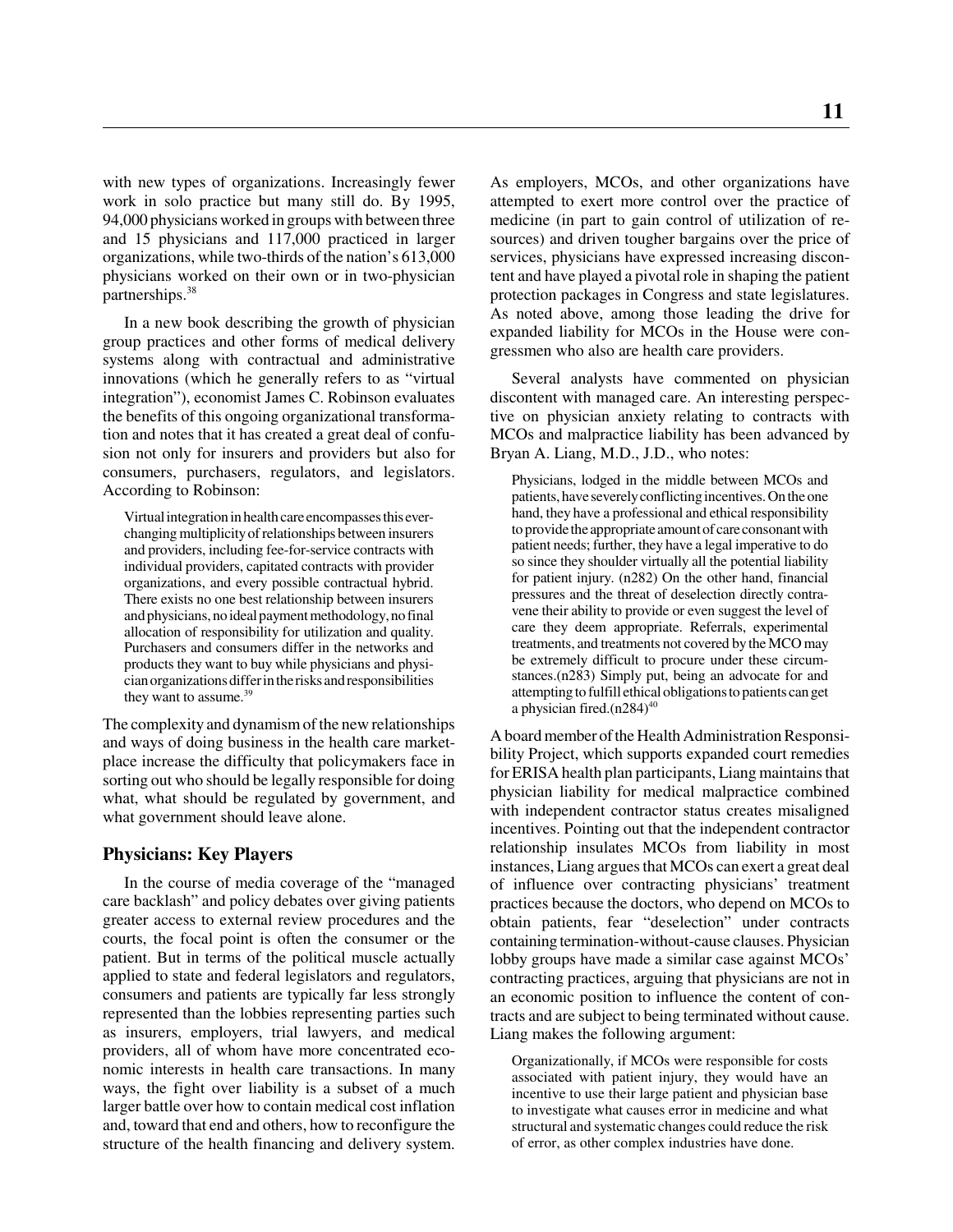He goes on to propose not only removing the ERISA preemption barriers to court remedies but also changing federal law to declare contracting physicians to be what he terms "independent employees" of MCOs for the purposes of civil actions (thereby overcoming the law of independent contractors barrier) as well as banning MCOs from terminating physician contracts without cause; he would apply these reforms to coverage received under all medical plans, not just those subject to ERISA.

In a somewhat related development, frustration with MCOs has driven some physicians to consider unionizing in order to improve their bargaining position. Antitrust law now prevents those operating as independent contractors from colluding to set prices. Rep. Tom Campbell (R-Calif.) is sponsoring a bill that would grant physicians and other health care professionals negotiating contracts with health plans the same treatment under antitrust laws as bargaining units recognized under the National Labor Relations Act and would deem such contractors to be "employee(s) engaged in concerted activities." Endorsed by the AMA and strongly opposed by insurers and employers, Campbell's bill (H.R. 1304) has yet to be formally considered by the House Judiciary Committee but is reported to have gained considerable support among House members.

## **EMPLOYER, INSURER LIABILITY CONCERNS**

Faced with proposals to strip back the liability shield offered by ERISA, employers sponsoring health plans, health insurers, and MCOs argue that doing so will increase costs and drive many employers to terminate their health plans and that both effects of these will increase the number of uninsured Americans. They also argue that increased liability coupled with more federal managed care regulations will hamstring efforts by group purchasers to improve the quality of medical care. In making their case at congressional hearings, employers and insurers have emphasized the high level of medical error and suboptimal care now being offered throughout the medical system and have cited as evidence the high degree of regional variability in medical practice. In making these points, some large employers and insurers seem to be saying that they would like to exert more influence over medical practice. Exposing them to lawsuits might undercut their willingness to do so. On the other hand, an argument might be posed that, with the exception of a few large employers and employer coalitions, most employers so far have focused primarily on price and

have paid little attention to quality issues when negotiating contracts with MCOs.

#### **Substandard Care and Medical Errors**

Mounting evidence of substandard care and resulting medical injury clearly presents a problem for large employers facing the possibility of greater liability for administrative and medical decisions. A highly publicized report just released by the Institute of Medicine, for example, estimates that as many as 98,000 Americans die unnecessarily every year as a result of medical mistakes made by physicians, pharmacists, and other health care professionals.<sup>41</sup> When coupled with nonfatal consequences of other medical errors, these episodes cost the nation as much as \$29 billion a year.

While health plan denials of care have received much publicity, MCOs have also identified many instances in which physicians undertreat patients. For example, a senior official in the UnitedHealth Group (United Healthcare is its health plan business) testified before Congress that the company used its databases to compare the practice patterns of its contracted physicians with established standards of medical care and found significant underuse of several treatments for which compliance rates should approach 100 percent.<sup>42</sup> These findings included the following:

- $\blacksquare$  Only 62 percent of eligible patients received ACE (angiotensin converting enzyme) inhibitors for their congestive health failure (using this drug for a weak heart that cannot pump blood adequately has improved outcomes, according to studies reviewed by the American College of Cardiology and the Agency for Health Care Policy and Research).
- Only 71 percent of heart attack patients received a beta blocker medication (which reduces the chance of a second heart attack by 20 to 40 percent).
- Only 71 percent of diabetics had their control of blood sugar levels measured with two glycated hemoglobins per year (this test is the most accurate method to ensure that diabetics are keeping their sugar levels low enough to prevent long term complications).

Citing studies of the frequency of hysterectomies and the prescribing of antibiotics, the UnitedHealth Group executive testified that overuse of inappropriate procedures is just as common as underuse of appropriate ones.

A literature review conducted by researchers from RAND found large gaps between the care people should receive and the care they actually receive (the authors looked at studies of three generic types of care: preventive,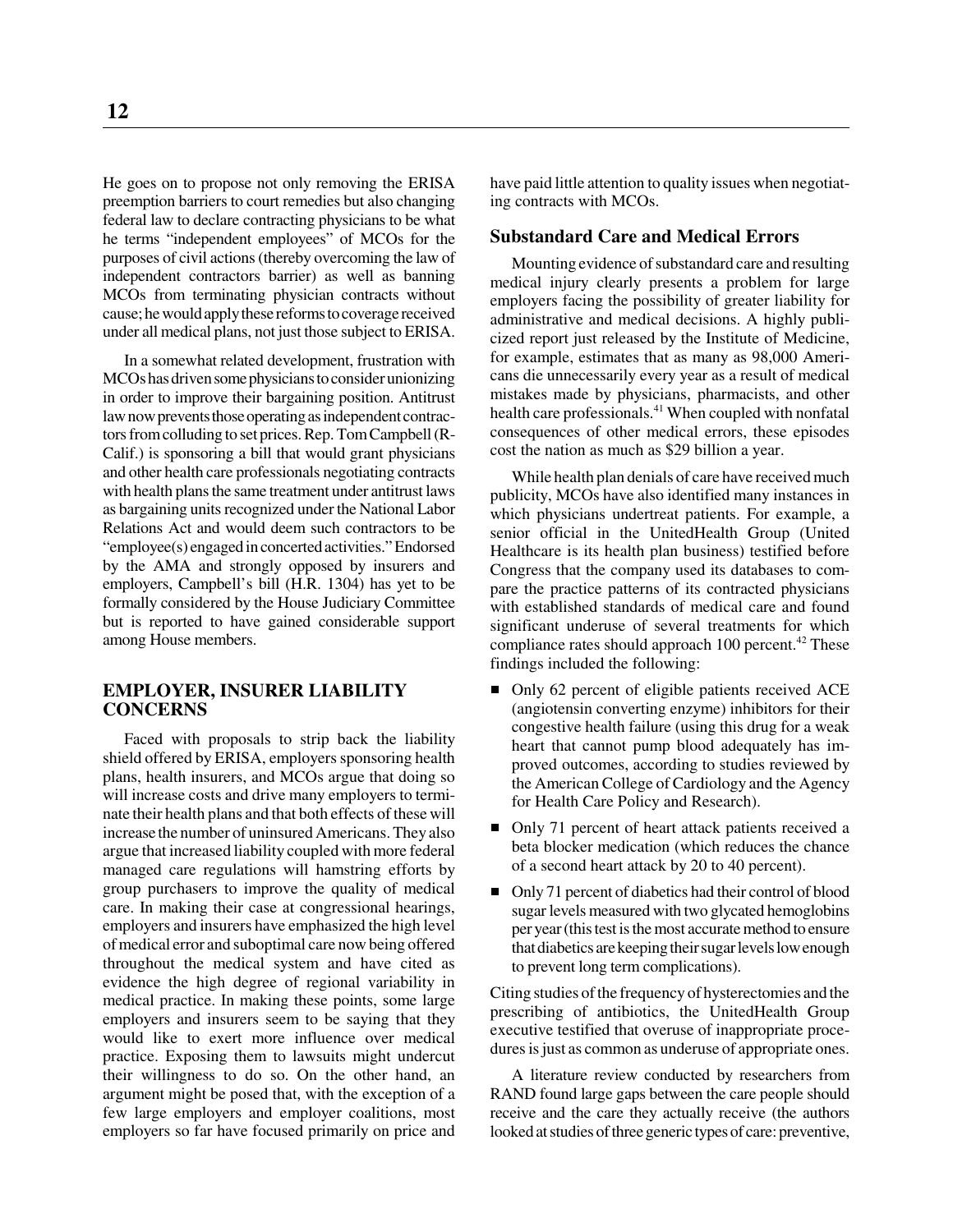acute, and chronic).<sup>43</sup> The researchers found that on average the preventive care studies that they reviewed showed that only about 50 percent of people received recommended care. An average of 70 percent of patients received recommended acute care while 30 percent received contraindicated acute care (care that should not have been delivered). For chronic conditions, 60 percent of patients received recommended care and 20 percent received contraindicated care. (The authors noted that these "values do not indicate exact levels of quality in the United States, but they do provide a quantitative sense of how much could be done in all areas to identify and eliminate overuse and underuse of care.")

While identifying several types of procedures for which people should have been treated but did not receive treatment, the RAND study also found instances where surgery was performed on people who did not need it:

A study of seven managed care organizations revealed that about 16 percent of hysterectomies performed during a one-year period from 1989 to 1990 were carried out for inappropriate reasons. An additional 25 percent were done for reasons of uncertain clinical benefit.44 There are also examples of patients who need surgery but do not receive it. In a study of four hospitals, 43 percent of patients with a positive exercise stress test demonstrating the need for coronary angiography had received it within 3 months; 56 percent had received it within 12 months<sup>45</sup>.<sup>46</sup>

One study documented that 1 percent of hospitalizations in New York state resulted in an "adverse event" due to negligence. (Adverse events were defined as injuries caused by medical management of a disease rather than the disease itself). Another found an adjusted rate of preventable adverse drug reactions in two Boston hospitals of 1.8 per 100 admissions, with 20 percent of these classified as life-threatening. Concluding that their most striking finding is how little systematic knowledge is available about the quality of American health care delivery, the RAND researchers provided evidence that a great deal of the medical care people receive falls below conventional standards of appropriateness. To what degree this unevenness leads to excessive costs and patient injury in not known, they said.

#### **Utilization Review and Denials**

Although MCOs may be exerting more influence over physicians than in the past, explicit denials of care occur for only a small fraction of medical transactions. Although little national data are available on the frequency of MCO coverage denials, one widely cited study found that physicians surveyed in 1995 reported that the proportion of patients initially denied coverage for recommended services was always less than 6 percent for all forms of care surveyed, while the final denial rate (after plan officials often reversed decisions) was at most 3 percent.47 Mental health, substance abuse, and referral to a specialist were the types of coverage most frequently denied. Denial rates for other types of medical care surveyed were much lower. For example, coverage for endoscopies, cardiac catheterizations, and hospitalizations was ultimately denied in fewer than 1 percent of cases. Coverage for MRIs and surgical procedures was ultimately denied in 1 percent to 2 percent of cases. The study found that nationally the two most widely used managed care techniques reported by physicians were utilization review, which was applied to an average of 59 percent of patients, and discounted fees, which was applied to an average of 38 percent of patients. The authors concluded that, while the denial rate was low, it did not necessarily follow that utilization review had no impact because it might have a "deterrent or sentinel effect" and discourage physicians from suggesting certain treatments. In addition, the researchers found that, while coverage denial rates were very low for most physicians, a few experienced substantial denial rates. (The study could not determine what percentage of the denials involved inappropriate treatments.)

UnitedHealth Group recently announced that it will no longer require doctors to seek preauthorization before ordering tests, treatments, referrals, or hospitalizations, and the chairman of the nation's largest health insurer, Aetna Inc., has said his company might move in the same direction.<sup>48</sup> While it is too early to conclude how much impact such moves might have on the patient protection debate, many analysts have noted that to be competitive large insurers will still attempt to exert control over physician behavior in a number of other ways.

## **MEDICAL NECESSITY: WHO DECIDES? WHO IS LIABLE?**

A key issue in the debate over how liability should be split among the various parties involved in making medical decisions and allocating medical resources has to do with who has the power to decide which services and technologies are "medically necessary" under a group health plan. Instead of enumerating every possible medical intervention that might be covered, most health plan contracts refuse to cover services that are not medically necessary or are experimental or investigational. Many (but not all) coverage disputes hinge on arguments of medical necessity. Because medical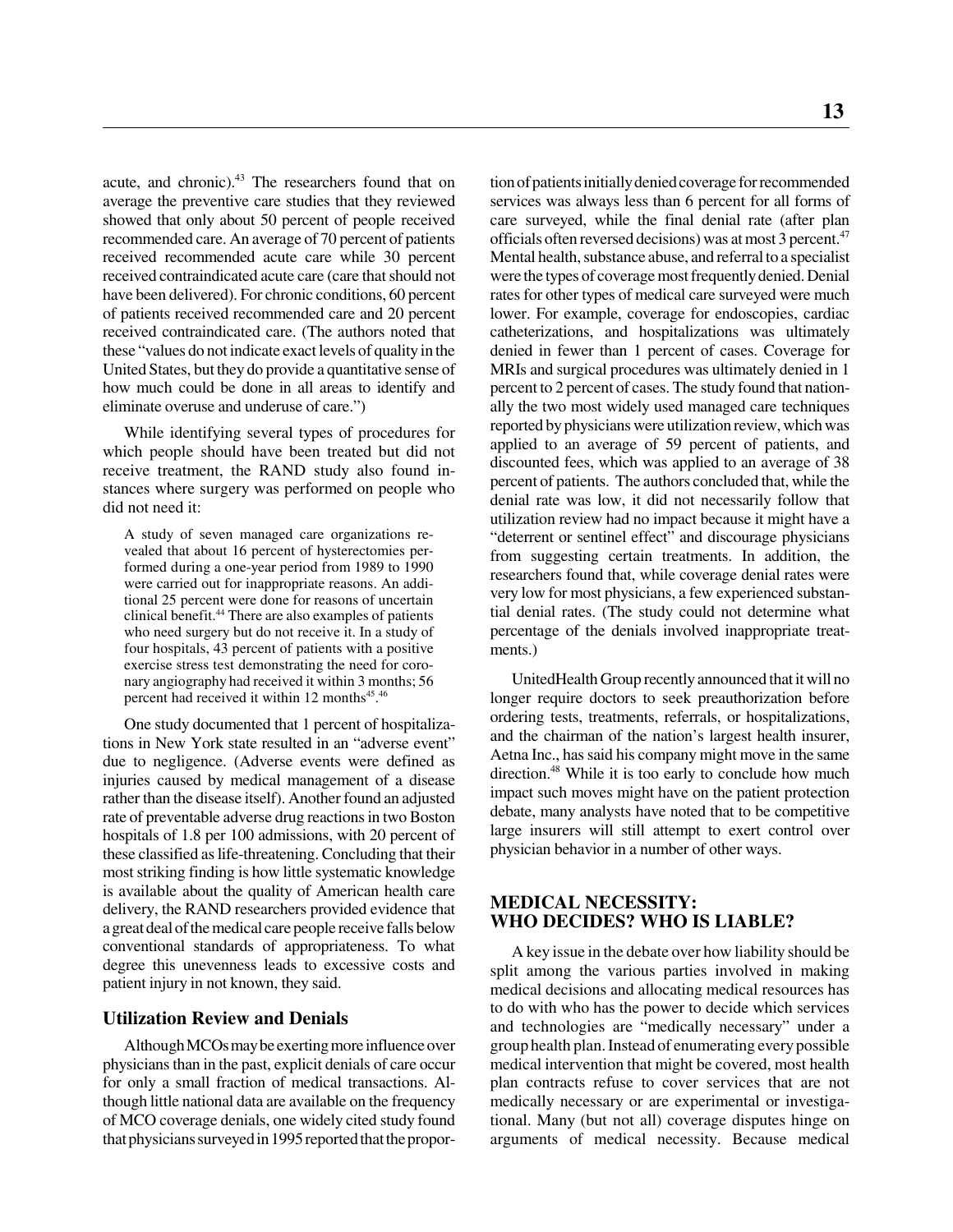knowledge and medical technology are expanding rapidly (and economic and social conditions are constantly changing), notions of what is "medically necessary" will evolve in tandem.

While employers and insurers argue that they are seeking to improve the quality of medical practice and need flexibility in determining what they will pay for, physician and consumer groups have argued that many health care contracts give plan administrators and fiduciaries the power to arbitrarily and unilaterally define "medical necessity." For example, in 1997 senior officials of the AMA and Florida Medical Association wrote a letter to Aetna/U.S. Healthcare taking issue with contracts that the managed care firm issued to physicians in Florida and five other states. The letter enumerated a series of complaints, including the following:

The definitions of "covered services" and "medically necessary" give Aetna the final authority to determine whether a service is "medically necessary" and consequently, on whether it is "covered," regardless of whether the service would be considered "medically necessary" under accepted standards of medical care. By inextricably intertwining "coverage" decisions and "medical necessity" decisions, Aetna is giving itself the ultimate power to supersede a physician's determination regarding the necessity of medical service and to deny even clearly needed medical care. This is medical decision-making for which plan administrators should be held liable.<sup>49</sup>

The contracts at issue stipulated that the insurer had final say over what was covered and the authority to adjust or deny payments for services; they also declared that "all patient care and related decisions are the sole responsibility of Provider and Company's medical management procedures, protocols and policies do not dictate or control Provider's clinical decisions with respect to the medical care or treatment of Members."

Employers and insurers argue that if governmentimposed external review procedures override their ability to decide what is medically necessary in contracts with physicians and in plan documents, their ability to contain costs and standardize and improve the practice of medicine will be impeded.

#### **APPROACHES TO LIABILITY**

### **Contract Law versus Tort Law**

The law has evolved two general types of approaches to liability most relevant to the debate over ERISA health plan and MCO/insurer liability: contract liability and tort liability. Under principles of contract

law, courts typically will enforce agreements between parties but generally limit remedies for breach of contract to "the benefit of the bargain"—that is, to what the plaintiff expected to receive from the agreement in the first place. Plaintiffs generally cannot recover consequential economic damages that were not within the reasonable contemplation of the parties at the time the contract was made (for example, unanticipated damages caused by the loss of the originally bargained-for benefit) or damages for emotional distress resulting from a breach of contract or punitive damages. The civil enforcement measures currently available to ERISA plan participants under Section 502 basically follow the contract liability model.<sup>50</sup> In limiting liability, contract law presumes that parties entering into private agreements are in the best position to manage their own risks. However, individuals in employee health plans, it might be noted, are third-party beneficiaries of plans whose terms they do not negotiate themselves and which they are not in a position to readily understand.

Tort law, in contrast to contract law, reflects public policies about how people and organizations should behave toward one another. Designed to deter improper or risky conduct, to compensate injured parties, and to minimize the overall social cost of accidents, tort law holds people to a standard of care that is determined by legislative bodies or the courts. (Under the contract law model, the terms of the contract can be set by the contracting parties themselves.) Under tort law remedies, plaintiffs may be compensated for all injuries resulting from the defendant's wrongful conduct, including lost wages, medical expenses, and pain and suffering. To deter wrongful behavior in the future, courts may send a message by awarding punitive damages in tort cases.

As noted above, the patient protection bill passed by the House would strip back ERISA preemption to allow lawsuits based on state law and in some circumstances would expose ERISA plan administrators, insurers, and medical providers to tort remedies not currently available to plan participants. Though it would be difficult for anyone to predict every possible new way that health plans might be sued should the House version become law, it seems reasonable to predict that liability would increase with respect to medical care, insurance, and administrative services functions performed under group health plan contracts.

#### **Insurance Industry Liability**

With regard to the insurance industry, courts have recognized a special cause of action for "bad faith"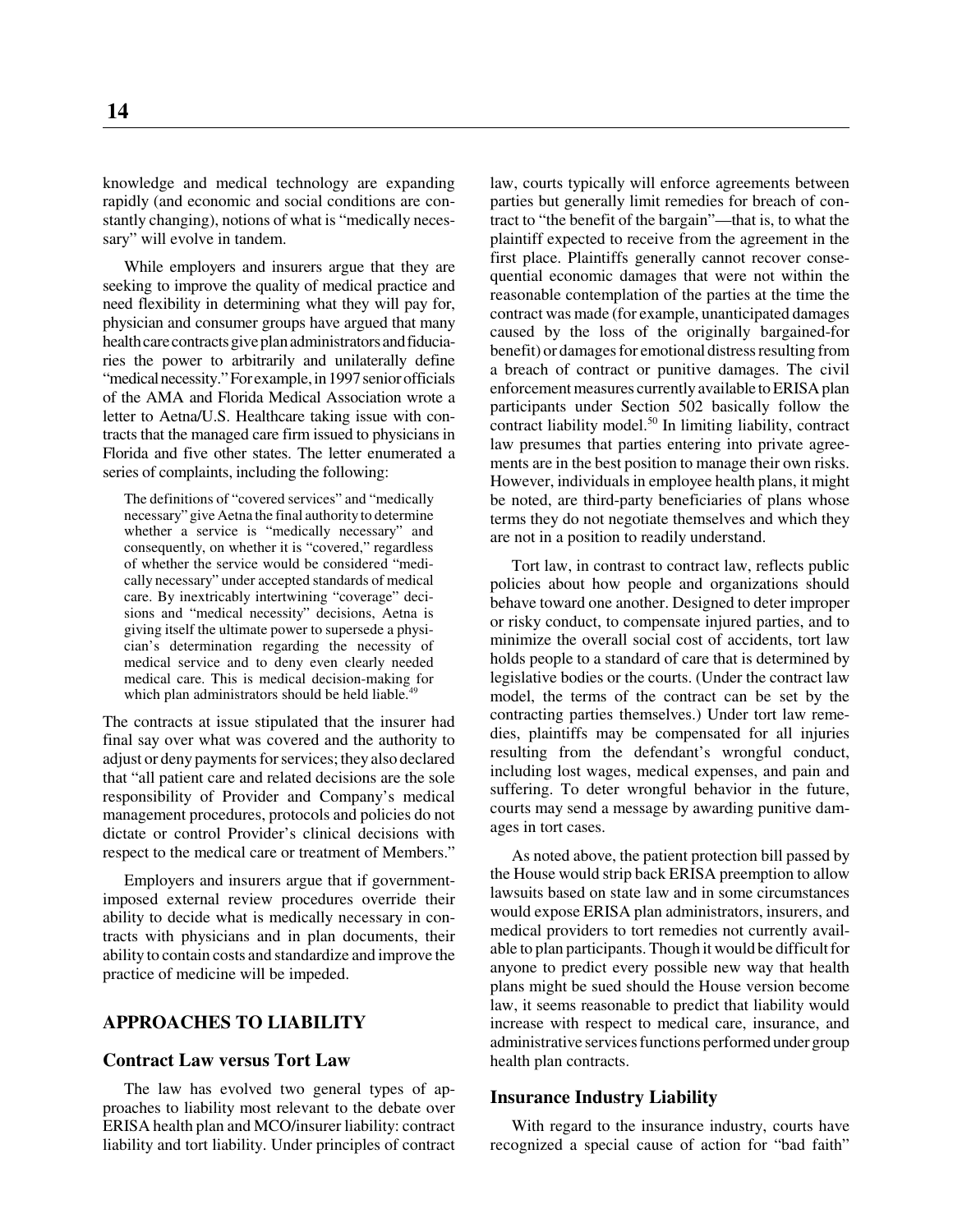breaches of contracts and have permitted recovery of consequential economic and punitive damages on top of recovery of benefits promised in the contract. According to J. Clark Kelso of the University of the Pacific McGeorge School of Law:

The insurance bad faith cases are interesting because they clearly impose tort liability for bad faith in the handling of a claim under an insurance policy. The law of insurance bad faith recognizes that the insurance contract may create incentives for an insurance company to deny claims even when there is no good faith basis for denial and that the tort system may serve to balance that incentive.<sup>51</sup>

#### **Medical Malpractice Liability**

Medical malpractice is another form of tort law traditionally overseen at the state level. As noted above, MCOs contracting with ERISA health plans in some federal court jurisdictions already face increased risk of suits based on the theory that they were indirectly responsible for injuries caused by physicians under their control. The House bill would seem to greatly expand the likelihood of such lawsuits.

To what degree the current medical malpractice liability system deters the frequency of medical injuries, appropriately compensates injured patients, and unnecessarily adds costs are difficult issues that have been debated by experts for many years. In order to win medical malpractice damages, a person must prove in court that he or she was injured as a result of a medical service provider's failure to adhere to a standard of care. Malpractice claims can involve errors of commission (doing something negligently) or omission (such as failing to diagnose a disease that a reasonably competent physician should have diagnosed). Policymakers desiring more detail on the many issues that medical malpractice law raises may want to read a report written by Randall Bovbjerg of the Urban Institute in  $1995<sup>52</sup>$  Among the many findings in the report are the following:

- About three-quarters of malpractice claims involve care in hospitals and most of the rest care provided in physicians' offices.
- Liability insurance premiums averaged roughly 4 percent of physicians' gross practice income.
- Courts compensated only a tiny fraction of patients injured by the medical system, while the best studies available showed evidence of a significant amount of patient injury (occurring, for example, in about 5 percent of hospital medical records studied).
- Liability recoveries covered only a small portion of the actual cost of malpractice injuries, most of which was passed on in the form of more health care treatments to employers, government programs, and individuals themselves.
- $\blacksquare$  The medical liability system has performed poorly as a system of compensation and as a system of medical oversight but may be more defensible if viewed as a means of dispute resolution.

In response to pressure brought on by rapidly rising malpractice insurance premiums, states in the 1970s and 1980s enacted a variety of reforms that, generally speaking, either try to reduce the number of cases brought, make it harder for plaintiffs to prevail, or reduce damage awards. More than half the states have placed limits on attorneys' fees and capped damage awards but no state has fundamentally altered the underlying structure of the medical malpractice system.

# **CAUTIONS**

Although many health policy analysts and researchers acknowledge that ERISA's remedies are not adequate to protect consumers in today's medical and insurance marketplace, many are also cautious about expanding the use of the tort system in response. In a recent article addressing injuries from medical error (as differentiated from disputes over benefits administration and coverage determinations) Bovbjerg and Robert H. Miller warned that changes in liability law should promote and not inhibit the management of health risks:

With regard to liability, the ideal is to have injury risk imposed on those best able to control the costs of injury plus the costs of injury avoidance; $53$  negligence measured by the cost-effectiveness of alternative precautions proven by evidence-based medicine rather than expert testimony of medical custom;<sup>54</sup> and damages structured to send good deterrent signals without imposing unpredictable, open-ended liability.<sup>55</sup> There are substantial problems with the existing law of malpractice in these regards, and backlash-generated reform proposals do not even reach such issues.<sup>56</sup>

Another group of researchers who recently interviewed several of the types of people involved in health care delivery and administration in order to assess the potential impact of expanded liability under ERISA have also sounded a cautionary note.<sup>57</sup> While finding that the direct costs of expanded liability were "uncertain,"<sup>58</sup> they concluded that the possible effects of such a reform could have significant and unintended impacts on coverage decision making, information exchange, risk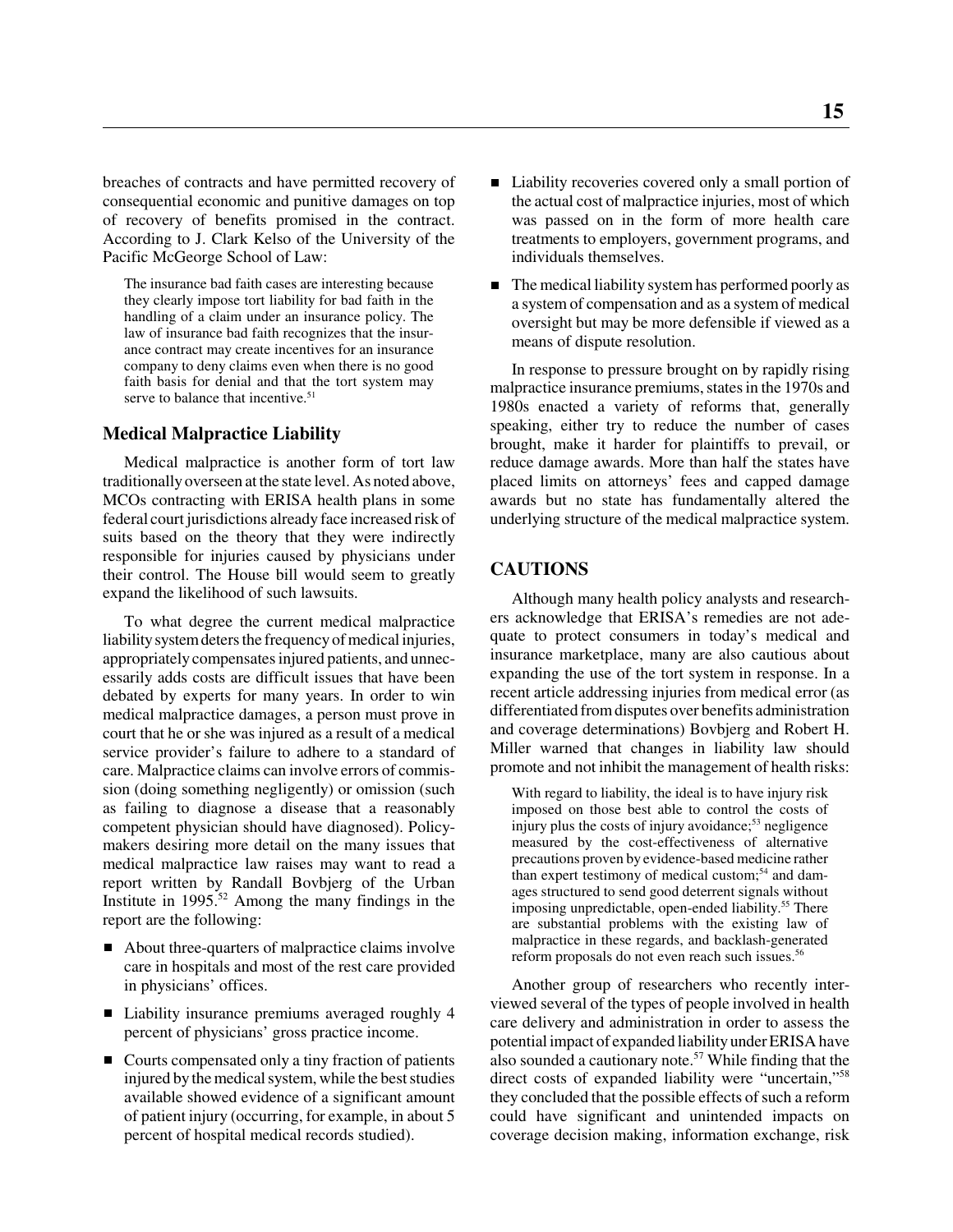contracting, and employers' willingness to sponsor coverage. Interestingly, the research team noted that expanded liability for coverage decisions could spill over onto physician groups and networks that have accepted capitation and often make utilization review decisions (thereby functioning in some instances as both medical providers and ERISA fiduciaries).

Under the current legal structure, physician group practices and MCOs may perform several functions for an ERISA health plan simultaneously,<sup>59</sup> and each of these functions may be subject to different bodies of law projecting different expectations of professional behavior and disparate levels of consumer protection. For example, a physician group practice assuming insurance risk in an arrangement with a group health plan may have an incentive to characterize avoidance of expensive or high-risk treatments as "coverage decisions" made in its role as an plan fiduciary (taking advantage of the liability shield that ERISA affords) as opposed to "medical decisions" for which the medical group may be held to a far higher standard of behavior should patient injury later be proven in court.

## **POLICY OPTIONS**

A general concern of many policymakers is that reforms to ERISA remedies should not undercut the ability of health care purchasers and MCOs to negotiate with insurers and health care providers to contain the growth of costs, improve medical quality, and reduce medical error. Ideally, any such reform would legitimize managed care in the eyes of consumers and at the same time distribute liability for medical care and plan administration decisions among those who actually take responsibility for making those decisions, with their liability being proportionate to the influence they exert. Unfortunately, the ideal policy may not be possible. Coming up with an alternative system has been extremely difficult, especially because the issue has become highly politicized. So far at least, legislators and interest groups have tended to take highly polarized positions rather than reaching out to compromise and explore practical options for reform.

In resolving the differences between the House and Senate bills on remedies available to ERISA health plan participants, congressional conferees face two major sets of issues: (*a*) what type or blend of types of liability to place on ERISA plan administrators and other fiduciaries and (*b*) whether such remedies will be based in federal or state law. In terms of substance, both the House and Senate bills would add internal and external review requirements to ERISA's current "contract-law"-like remedy of allowing participants to sue for the value of denied benefits or the benefits themselves. The House bill takes the extra step of opening up state-based tort remedies, in part designed to encourage health plans to adhere to the new external review requirements. Exposing the administrators of multi-state employee health plans to up to 50 variants of several types of tort actions, each with up to 50 possible variants of standards of behavior for which to be liable, certainly would seem to increase their level of confusion and need to seek legal advice. Should the conference committee decide that expanded liability is desirable, a federal standard may be clearer and simpler but also has drawbacks, such as less suitability to the different market and social conditions in the states. Issues of ease of access to the courts, court capacity to handle new cases, and the competence of various types of courts to handle health benefits cases would also seem to be require some thought if the liability system is to be significantly altered.

While contract and tort-type remedies represent distinct approaches under the law, considering other approaches may be instructive. In a recent paper, Kelso suggested that policymakers look at how legislatures and courts have fashioned the rules of liability for several industries: professional services industries, including medical malpractice; employers' liability for workplace injuries; liability in the manufacturing industry; liability in the insurance industry; and liability for wrongful termination. In each instance, policymakers had to decide between contract and tort models of liability and in some they created blends of the two with special rules.

To assist policymakers in understanding the range of options (without advocating any particular one), Kelso presented five options for approaches to health plan liability.<sup>60</sup> These included

- Retaining the contract liability model but modifying the contract through government regulations that, among other things, might impose independent review requirements; require disclosure of financial incentives that might influence physician decisions; or mandate the offering of types of benefits, procedures, or access to providers or medical facilities.
- Creating a medical compensation fund along the lines of the workers compensation system.
- Creating a medical malpractice model that is a hybrid of tort and contract law.
- Exposing health plans to tort liability similar to that faced by insurance companies for unreasonable and bad faith claims practices.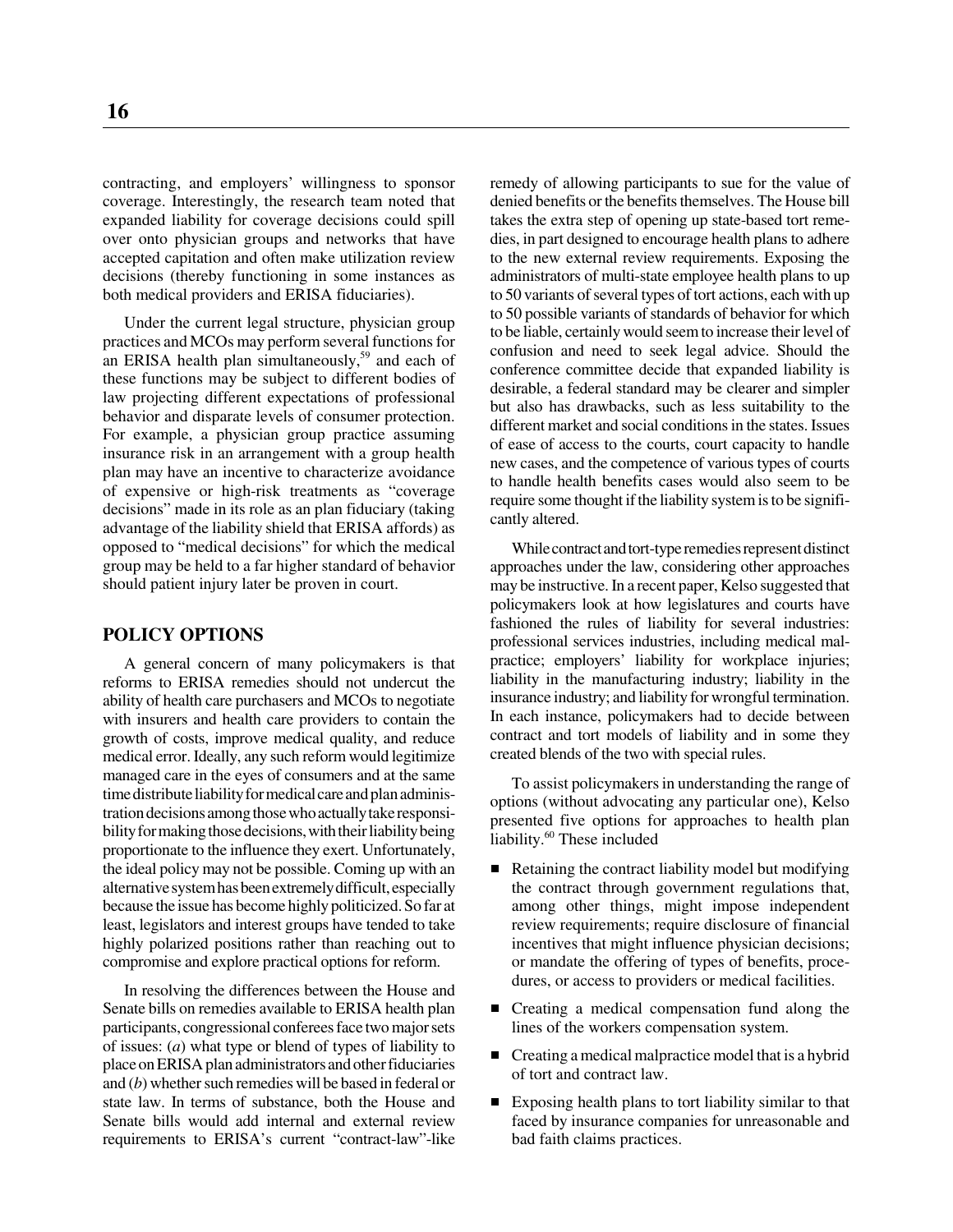■ Holding managed care companies liable for injuries caused by all erroneous medical or coverage decisions that contributed to the end result in a system of enterprise liability (drawing on principles that have evolved for product liability in manufacturing industries).

The literature delving into many of these models is extensive and beyond the scope of this paper. These models are mentioned here primarily as illustrations of policy options, some of which fall outside the boundaries of the current congressional debate over health plan liability.

# **CONCLUSION**

The civil enforcement scheme that Congress developed in ERISA 25 years ago is geared primarily toward resolving disputes over pensions and is arguably no longer adequate to protect plan participants making claims for promised health benefits. Consumers injured by a plan coverage decision have virtually no legal remedy available to them. And no regulatory structure is in place to compel an ERISA plan to provide a promised medical benefit that was denied by a plan fiduciary or to adequately assist consumers in doing so.

Driven in large part by a socially recognized need to contain the growth of health care costs, the health care industry has undergone fundamental changes. Plan sponsors, insurers, and MCOs have attempted to provide incentives for physicians to practice more efficiently and, through utilization review programs and other means, have attempted to influence what constitutes appropriate medical practice. Shielding ERISA plan sponsors and fiduciaries from legal liability, the law leaves physicians exposed to malpractice liability. To a still limited degree, it allows MCOs to be sued for medical malpractice as well. Under the current legal structure, ERISA plan fiduciaries—a list that may include plan sponsors, insurers, MCOs, medical groups, and others—have an incentive to characterize decisions as "coverage decisions" as opposed to "medical decisions" in order to protect themselves from liability under state law, and in many instances the courts have found the distinction difficult to draw. While consumer demand for new medical technologies coupled with the perception that insured health services are a "cost-free" good promise to intensify cost pressures, plan sponsors carry the burden of holding back the growth in costs. In the long run, efforts to contain cost growth probably will mean more intervention by purchasers in the practice of medicine, either directly or through payment

incentives. Even though it may be beneficial to society as a whole, this may lead to more patient injuries based on medical care that was not provided (as contrasted to injuries stemming from medical care that was provided but should not have been, which continues to be a major problem).

Congress is grappling with how to update ERISA's civil enforcement provisions to give consumers added protections while accommodating the new ways of administering and purchasing health coverage and delivering medical care. Both the House and Senate have passed bills that would significantly increase regulatory requirements facing ERISA health plans, for example by adding the requirements for internal and external reviews of disputed coverage decisions. Congressional conferrees face the question of whether these new administrative requirements overlaid on ERISA's "contract-like" remedies (the approach taken by the Senate) will give plan participants sufficient means to challenge coverage decisions. The House has taken the additional step of stripping back ERISA's preemption of state law to allow plan participants increased access to state law remedies if they are injured as a consequence of plan decisions.

Until recently, many health policy analysts and senior health policy staff on Capitol Hill gave the conferees little chance of coming to agreement, especially on a bill that might increase the liability faced by ERISA plans, insurers, and MCOs. Recent statements by the two leading Republican presidential candidates that they could support some form of increased liability may throw a different light on the prospect. As noted above, Bush has said that he could support a federal statute like the Texas liability law. Speaking before a local business group in South Carolina, Sen. John McCain (R-AZ) recently said he would support independent review requirements coupled with a limited court remedies (barring punitive damages, capping pain and suffering awards, but posing no limits on economic damages, including lost wages and future earnings). He also emphasized tort reform.<sup>61</sup>

Of paramount interest to consumers is having timely access to needed medical care. If they do suffer injury, consumers arguably also could benefit from a system to compensate them for losses. The medical malpractice system compensates very few patients who suffer medical injury but no compensation system has been developed to replace it. In the House bill, the main value of exposing plan administrators and other fiduciaries to punitive damages seems to be to deter them from irresponsible behavior and to provide an incentive to conform with new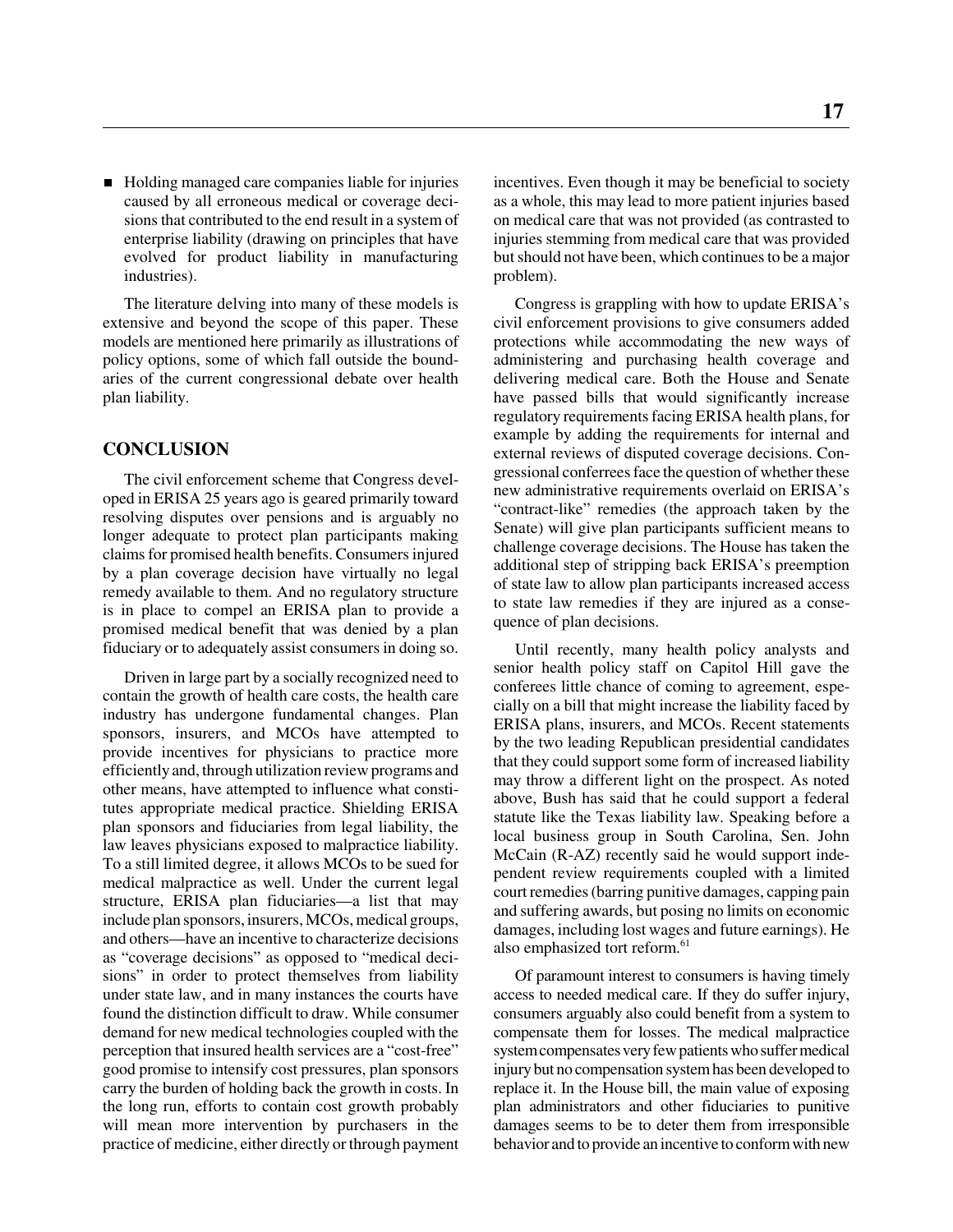administrative requirements for external reviews. Exposing plan sponsors to unpredictable levels of legal risk, however, runs the risk of undermining their willingness to sponsor health plans and attempt to contain costs and improve medical quality.

The author would like to thank the many people who reviewed this paper and offered helpful comments, including Patricia Butler, Phyllis Borzi, Michael Gordon, Randy Bovbjerg, Clark Kelso, Lisa Sprague, Paul Harrington, Jason Lee, and numerous staff at the U.S. Department of Labor. (The aforementioned, of course, are not responsible for the content of the paper or any errors it may contain.)

## **ENDNOTES**

1. An estimated 127 million Americans receive coverage through private-sector employee health plans governed under ERISA. Employee health plans sponsored by governments and churches are not subject to ERISA.

- 2. ERISA, Sec. 503 (2).
- 3. 29 C.F.R. 2560.503-1.

4. Patricia Butler and Karl Polzer, "Private-Sector Health Coverage: Variation in Consumer Protections under ERISA and State Law," National Health Policy Forum, Washington, D.C., June 1996, 49.

5. Sec. 502 (a) of ERISA states: "A civil action may be brought...by a participant or beneficiary...to recover benefits due to him under the terms of his plan, to enforce his rights under the terms of the plan, or to clarify his rights to future benefits under the terms of the plan."

6. *Bast v. Prudential Ins. Co.,* 150 F.3d 1003 (9th Cir. 1998), *cert. denied,* 120 S. Ct. 170 (mem. Oct. 4, 1999). See Brief of Alexis M. Herman, Secretary of the U.S. Department of Labor, as *amicus curiae*.

7. Patricia Butler, "Managed Care Plan Liability: An Analysis of Texas and Missouri Legislation," prepared for the Henry J. Kaiser Family Foundation, Menlo Park, California, November 1997, 20.

8. 965 F. 2d 1321 (5th Cir. 1992).

9. Although managed care practices such as preauthorization of benefits intensify the problems posed for consumers by ERISA's remedies, it is unlikely that, even in the fee-forservice medical system, a doctor or hospital would perform an expensive procedure without first making sure that either a health plan or an individual could and would pay for it.

10. President's Advisory Commission on Consumer Protection and Quality in the Health Care Industry, "Quality First: Better Health Care for All Americans: Final Report to the President of the United States," Washington, D.C., 1998, A-61.

11. In *Udoni v. The Department Store Division of Dayton Hudson Corporation (N.D. Ill., 1996),* physicians wanted to reconstruct a woman's facial bones, which had deteriorated due to osteoporosis, in order to help her eat. Her plan covered medical conditions but excluded treatments to correct conditions of the teeth, mouth, jaws, and jaw joints. The plan administrator classified the proposed operation as "dental" and denied coverage. A district court judge found that the denial of benefits was arbitrary and capricious noting that it "not only was not grounded in either recognized medical expertise or firsthand clinical observation, but it apparently ignored substantial evidence supplied by Ms. Udoni's personal physicians of the surgery's medical necessity."

In the context of developing an external appeals process, the question arises: if appealable denials were confined to issues of medical necessity, would a case like this one where medical necessity issues may not be immediately apparent but rather embedded in an issue of treatment classification even qualify for review?

12. See *Cann v. Carpenters' Pension Trust for Northern California,* 989 F. 2d 313 (9th Cir. 1992).

13. Sara Rosenbaum, David M. Frankford, Brad Moore, and Phyllis Borzi, "Who Should Determine When Health Care Is Medically Necessary?" *New England Journal of Medicine,* 340, no. 3 (January 21, 1999).

14. In one recent case, the United States Court of Appeals, Tenth Circuit, upheld a benefit denial for substance abuse treatment on grounds that it was not medically necessary. The court noted that the plan administrator had sent relevant medical information about the case to an independent reviewer who concluded that the patient did not meet the plan's criteria for admission to a particular facility but also said that "the (plan) criteria are too rigid and do not allow for individualization of case management." The court found that because the plan criteria constituted part of the plan, they lay outside the scope of judicial review, noting that under the relevant standard of review, a court may not overturn a plan administrator's decision if it was reasonable, given the terms of the plan, and made in good faith. See *Russell Jones and Susan Jones v. The Kodak Medical Assistance Plan,* 1999 WL 111147 (10th Cir. [Utah]).

15. Phyllis C. Borzi, Summary of Proposed Department of Labor Regulations Concerning Benefit Claims Procedures under Section 503 of ERISA, 1998. (Phyllis Borzi is a senior research staff scientist at the Center for Health Policy Research, George Washington University, Washington, D.C.)

16. *Federal Register*, 62, no. 173 (September 8, 1997), 47262.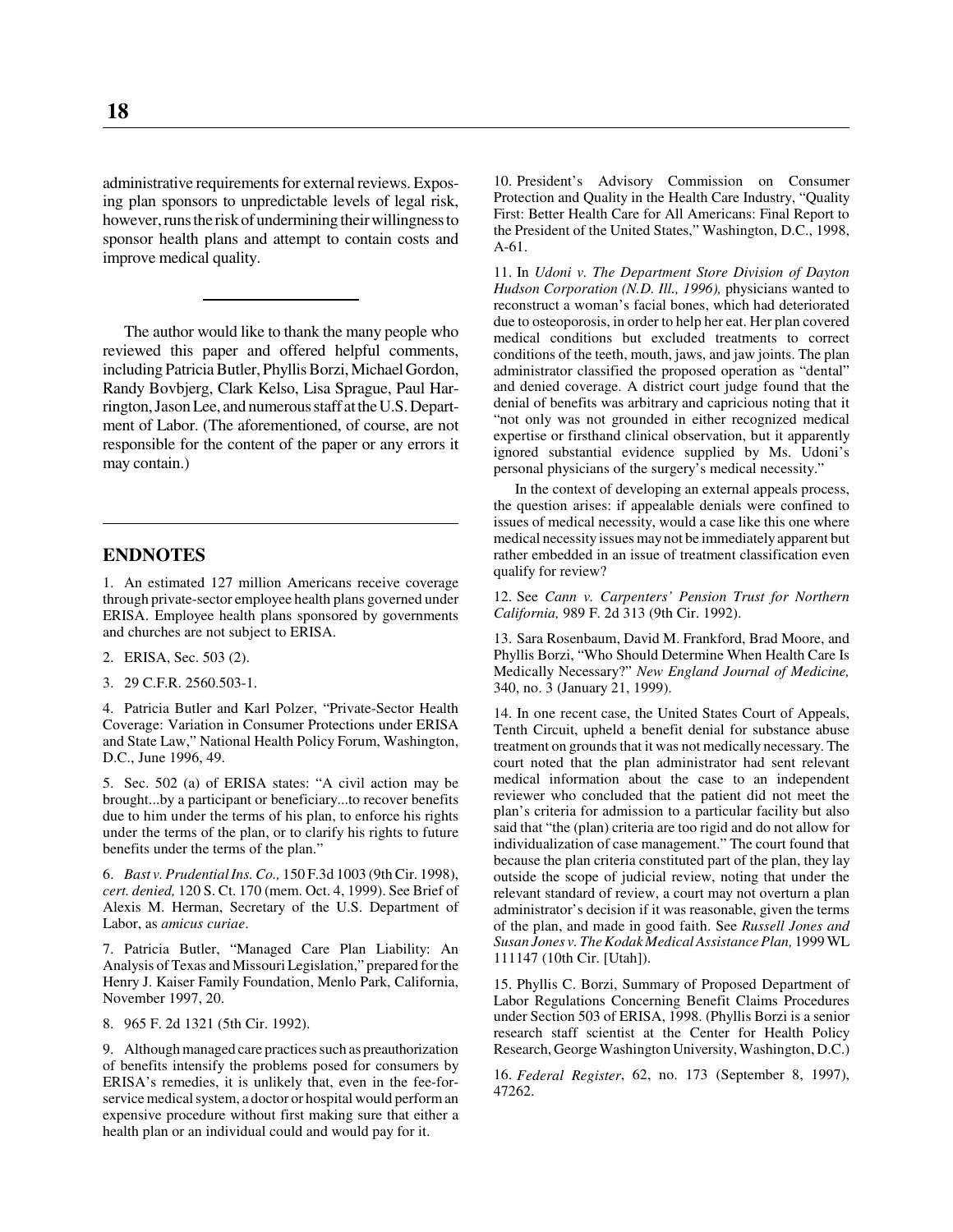17. Testimony of Marc I. Machiz, associate solicitor for plan benefits security, U.S. Department of Labor, before the Subcommittee on Roles and Responsibilities of Public/Private Purchasers and Quality Oversight Organizations, Commission on Consumer Protection and Quality in the Health Care Industry, February 25, 1998, 8.

18. Butler and Polzer, "Private-Sector Health Coverage," 47.

19. See Karl Polzer, "HIPAA as a Regulatory Model: Early Experiences and Future Prospects," National Health Policy Forum Issue Brief No. 735, April 5, 1999, 6.

20. *Pilot Life Insurance Company v. Dedeaux,* 481 U.S. 41 (1987).

21. U.S. General Accounting Office (GAO), "Employerbased Managed Care Plans: ERISA's Effect on Remedies for Benefit Denials and Medical Malpractice," GAO/HEHS-98- 154, July 1998, 12-15.

22. GAO, "Employer-based Managed Care Plans."

23. See *Firestone Tire & Rubber Company v. Bruch,* 489 U.S. 101 (1989).

24. GAO, "Employer-based Managed Care Plans."

25. In many areas of regulation (for example in the case of solvency standards and most benefit mandates) the consumer protections available to participants in ERISA health plans differ depending on whether the plans are insured or selfinsured. While ERISA forbids states from enforcing laws that relate to an ERISA plan, it allows states to regulate insurers. Therefore, in a sense, states can indirectly regulate ERISA health plans contracting with insurers by regulating the insurers, while self-insured ERISA plans are generally beyond states' reach. About 40 percent of people covered by ERISA heath plans are in self-insured plans. Some large firms offer both self-insured and insured plans. No government agency has yet defined exactly what a self-insured plan is.

26. See Polzer, "HIPAA as a Regulatory Model."

27. Mark Hamelburg and Harry Conaway, "Side-by-side of House and Senate Health Care Bills," Washington Resource Group of William M. Mercer, Inc., Washington, D.C., October 27, 1999.

28. At two recent conferences, Patricia Nazemetz, vice president of human resources at Xerox Corp., has said that the company is exploring the possibility of giving its employees the option of receiving a financial contribution that they could use to buy "individual" health coverage.

29. For a comprehensive discussion of how ERISA preempts state law and affects policy options at the state level, see: Patricia Butler, "ERISA Preemption Manual for State Health Policy Makers," Alpha Center and National Academy for State Health Policy, forthcoming.

30. Molly Stauffer, program principal, Health Policy Tracking Service, National Conference of State Legislatures, telephone interview with author, December 20, 1999.

31. Hamelburg and Conaway, "House and Senate Health Care Bills."

32. Bryan A. Liang, "Patient Injury Incentives in Law," *Yale Law & Policy Review,* 1998.

33. GAO, "Employer-based Managed Care Plans," 19.

34. Butler, "Managed Care Plan Liability," 5.

35. "Candidate Bush Would Support Liability along Lines of Texas Managed Care Law," *BNA Pension & Benefits Reporter,* 26, no. 47 (November 29, 1999): 2765.

36. 1993 Westlaw 794305 (Riverside County Super. Ct/Central Cal. Dec. 23, 1993).

37. J. Clark Kelso, "Alternative Approaches to Liability: Models for Health Plan Liability," Henry J. Kaiser Family Foundation, Menlo Park, California, September 1999.

38. P. L. Havlicek, *Medical Groups in the U.S.: A Survey of Practice Characteristics* (Chicago: American Medical Association, Department of Data Survey and Planning, 1996).

39. James C. Robinson, *The Corporate Practice of Medicine* (Berkeley and Los Angeles, Calif.: Milbank Memorial Fund and University of California Press, 1999), 88.

40. Bryan A. Liang, "Patient Injury Incentives in Law," *Yale Law & Policy Review,* 1998.

41. Rick Weiss, "Medical Errors Blamed for Many Deaths," *Washington Post,* November 30, 1999, 1.

42. Statement by Lee N. Newcomer, M.D., senior vice president, Health Policy and Strategy, UnitedHealth Group, at a hearing of the Senate Committee on Health, Education, Labor, and Pensions on how to define medical necessity and its impact on quality of care, March 2, 1999.

43. Mark A. Schuster, Elizabeth A. McGlynn, and Robert H. Brook, "How Good Is the Quality of Health Care in the United States?," *Milbank Quarterly,* 76 (1998), no. 4: 517- 563.

44. S. J. Bernstein et al., "The Appropriateness of Hysterectomy: A Comparison of Care in Seven Health Plans," *Journal of the American Medical Association,* 269 (1993): 2398-402.

45. M. Laouri et al., "Underuse of Coronary Angiography: Application of a Clinical Method," *International Journal for Quality in Health Care,* 9 (1997), no. 1: 5-22.

46. Schuster, McGlynn, and Brook, "Quality of Health Care," 535.

47. Dahlia K. Remler et al., "What Do Managed Care Plans Do to Affect Care? Results from a Survey of Physicians," *Inquiry,* 34 (Fall 1997): 196-204.

48. Carol Gentry, "Aetna May Adopt UnitedHealth's Model to Give Doctors More Say on Treatment," *Wall Street Journal,* November 22, 1999, B25.